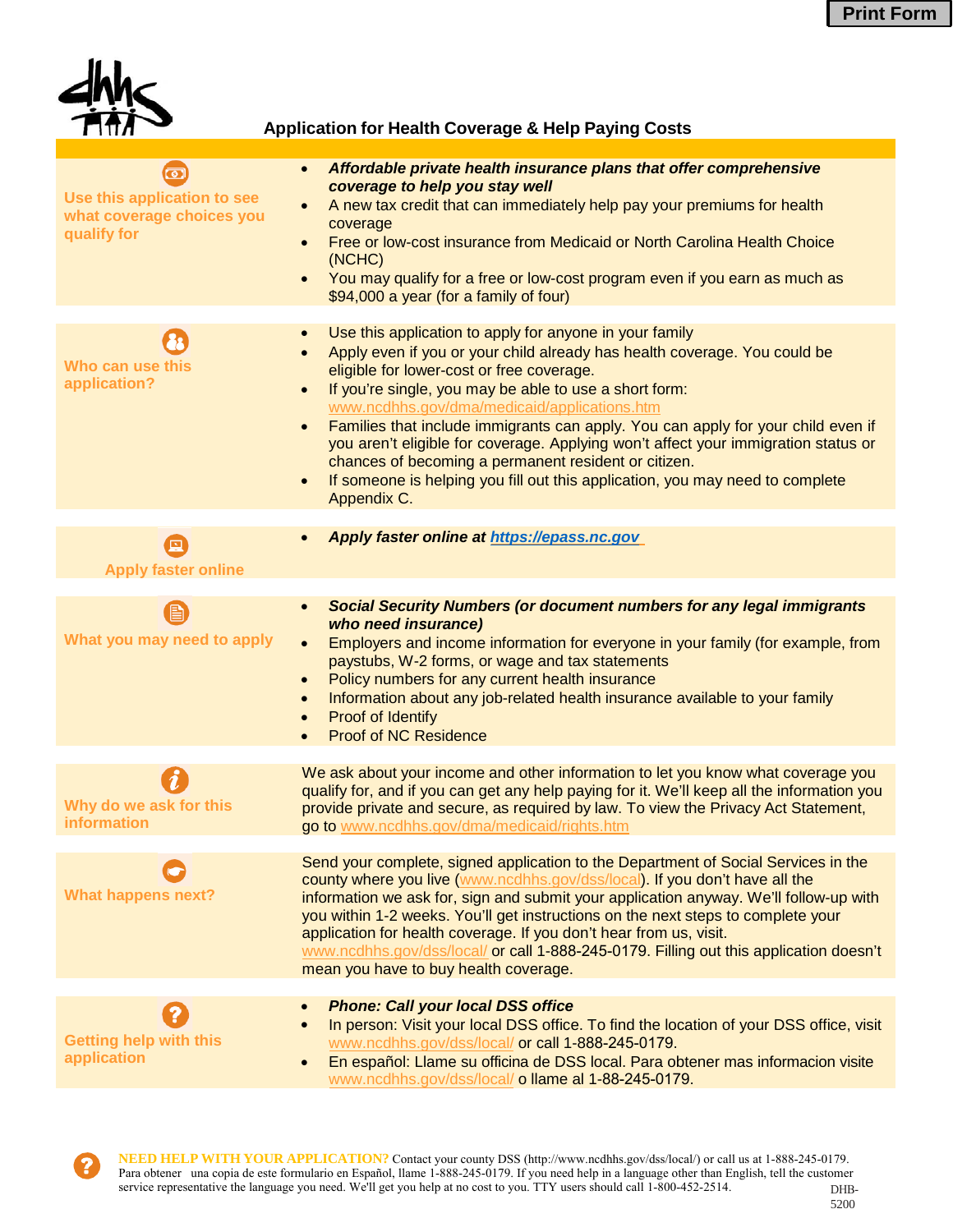# **STEP 1 – Tell us about yourself**

| 1.  | First name, Middle name, Last name & Suffix                                                                                                |                        |                                        |            |  |  |  |  |
|-----|--------------------------------------------------------------------------------------------------------------------------------------------|------------------------|----------------------------------------|------------|--|--|--|--|
| 2.  | Home address (Leave blank if you don't have one)                                                                                           |                        | <b>Apartment or Suite Number</b><br>3. |            |  |  |  |  |
| 4.  | City                                                                                                                                       | Zip Code<br>6.         | County<br>7.                           |            |  |  |  |  |
| 8.  | Mailing Address (if different from home address)                                                                                           |                        | 9. Apartment of Suite Number           |            |  |  |  |  |
| 10. | City                                                                                                                                       | 11. State              | 12. Zip Code                           | 13. County |  |  |  |  |
| 14. | <b>Phone Number</b>                                                                                                                        | 15. Other Phone Number |                                        |            |  |  |  |  |
| 16. | What is your preferred spoken or written language (if not English)?                                                                        |                        |                                        |            |  |  |  |  |
| 17. | If you are NOT registered to vote where you live now, would you like to register to vote here today?<br>$\Box$ Yes $\Box$ No               |                        |                                        |            |  |  |  |  |
|     | Applying to register or declining to register to vote will not affect the amount of assistance that you will be<br>provided by the agency. |                        |                                        |            |  |  |  |  |

# **STEP 2 – Tell us about your family**

Who do you need to include in this application?

Tell us about all the family members who live with you. If you file taxes, we need to know about everyone on your tax return. (You don't need to file taxes to get health coverage).

Do Include

- Yourself
- Your Spouse
- Your children under 21 who live with you
- Anyone you include on your federal tax return, even if they don't live with you
- Anyone else under 21 who you take care of and lives with you

You DON'T have to include

- Your parents who live with you, but file their own tax return (if you are over 21)
- Other adult relatives who file their own tax return.

The amount of assistance or type of program you qualify for depends on the number of people in your family and their incomes. This information helps us make sure everyone gets the best coverage they can.

Complete Step 2 for each person in your family. Start with yourself, then add other adults and children. If you have more than 4 people in your family, you'll need to make a copy of the pages and attach them. *You don't need to provide immigration status or Social Security Number (SSN) for family members who don't need health coverage.* We'll keep all the information you provide private and secure as required by law. We'll use personal information only to check if you're eligible for health coverage.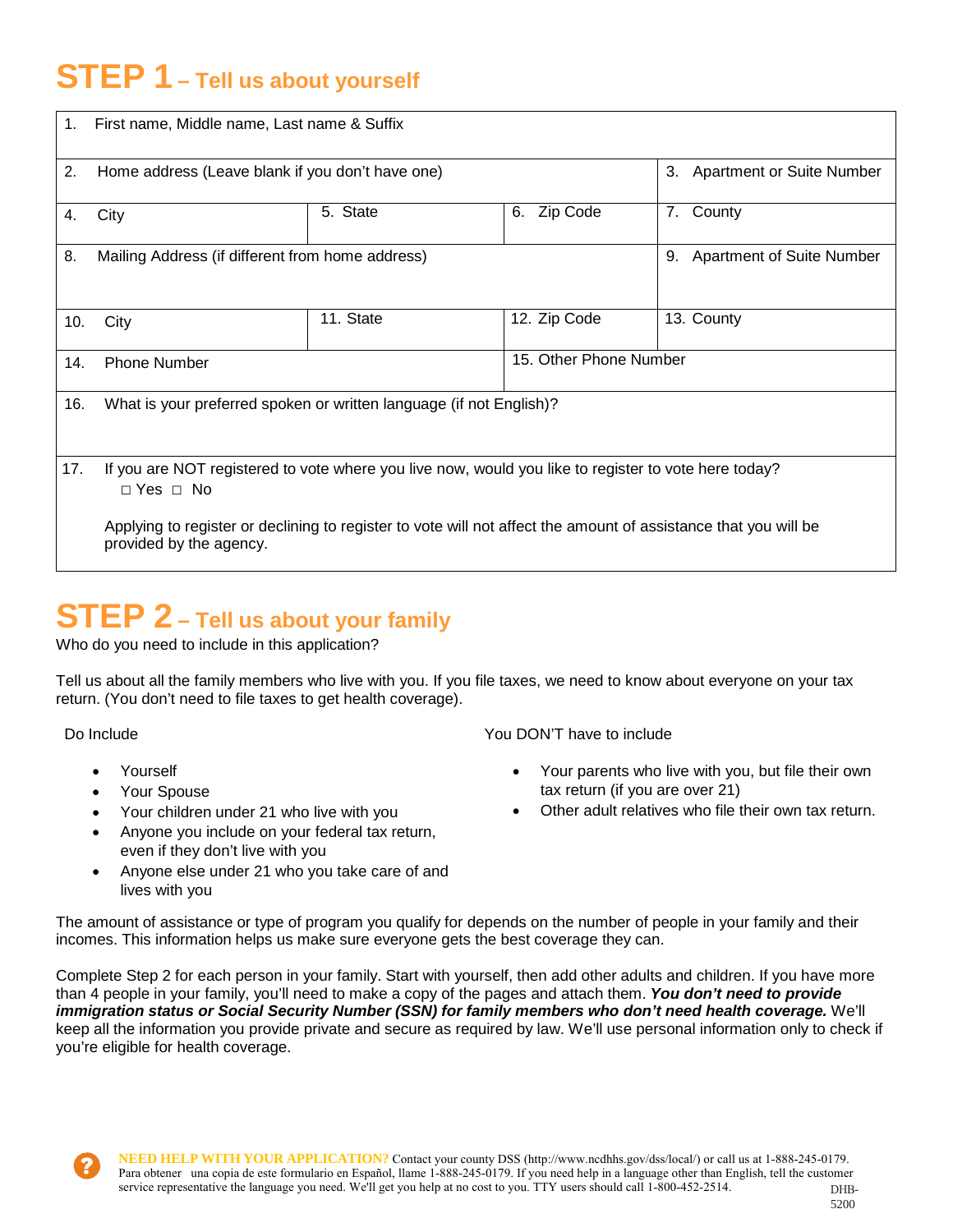# **STEP 2 – Person 1 (Start with Yourself)**

| Complete Step 2 for yourself, your spouse, your children under age 21 who live with you and anyone you claimed on<br>your federal tax return even if they do not live with you. See page 1 for more information about who to include. If you do<br>not file a tax return, remember to still add family members who live with you.                                                                      |
|--------------------------------------------------------------------------------------------------------------------------------------------------------------------------------------------------------------------------------------------------------------------------------------------------------------------------------------------------------------------------------------------------------|
| 2.<br>Relationship to you:<br>1. First name, Middle name, Last name and Suffix<br><b>SELF</b>                                                                                                                                                                                                                                                                                                          |
| 4. Sex $\Box$ Male $\Box$ Female                                                                                                                                                                                                                                                                                                                                                                       |
| 5. Social Security Number (SSN):<br>NOTE: We need this if you want health coverage and have an SSN. We use SSNs to check income and other<br>information to see who's eligible for help with health coverage costs. If someone wants help getting an SSN,<br>call 1-800-772-1213 or visit socialsecurity.gov; TTY users should call 1-800-325-0778                                                     |
| 6. Do you plan to file a federal income tax return NEXT YEAR? (You can still apply for health insurance even if you<br>don't file a federal income tax return)                                                                                                                                                                                                                                         |
| If yes, please answer question a-c<br>$\Box$ No<br>If no, skip to question c.<br>$\Box$ Yes                                                                                                                                                                                                                                                                                                            |
| $\Box$ Yes $\Box$ No If yes, name of spouse: $\Box$<br>a. Will you file jointly with a spouse?                                                                                                                                                                                                                                                                                                         |
| Will you claim any dependents on your tax return? $\Box$ Yes $\Box$ No<br>b.                                                                                                                                                                                                                                                                                                                           |
| Will you be claimed as a dependent on someone else's tax return? $\Box$ Yes $\Box$ No<br>c.<br>How are you related to this tax filer? The contract of the contract of the contract of the contract of the contract of the contract of the contract of the contract of the contract of the contract of the contract of the con                                                                          |
| 7. Do you need health coverage?<br>(Even if you have insurance, there might be a program with better coverage or lower costs.)<br>$\Box$ Yes, If yes, answer all the questions below<br>□ No, If no, SKIP to the income question on page 4. Leave the rest of this section blank                                                                                                                       |
| 8. Are you a U.S. citizen or U.S. National? □ Yes □ No                                                                                                                                                                                                                                                                                                                                                 |
| 9a. If you are not a U.S. citizen or U.S. national, do you have<br>eligible immigration status?<br>□ Yes. Fill in your document type and ID number below:<br>Immigration document type: ____________________<br>а.<br>Document ID number: _________________________<br>b.<br>C.<br>Are you, your spouse or parent a veteran or an active- duty member of the U.S. Military? $\Box$ Yes $\Box$ No<br>d. |
| 10. If Hispanic/Latino, ethnicity (OPTIONAL - check all that apply)<br>□ Mexican<br>□ Mexican-American □ Puerto Rican □ Cuban □ Other: _____________________________                                                                                                                                                                                                                                   |
| 11. Race (OPTIONAL - Check all that apply)<br>□ White or Caucasian □ Black or African-American □ Asian □ Native Hawaiian                                                                                                                                                                                                                                                                               |

- □ Other Pacific Islander
- □ American Indian or Alaska Native (If you, complete Appendix B) Other:

**NEED HELP WITH YOUR APPLICATION?** Contact your county DSS [\(http://www.ncdhhs.gov/dss/local/\)](http://www.ncdhhs.gov/dss/local/)) or call us at 1-888-245-0179. Para obtener una copia de este formulario en Español, llame 1-888-245-0179. If you need help in a language other than English, tell the customer service representative the language you need. We'll get you help at no cost to you. TTY users should call 1-800-452-2514.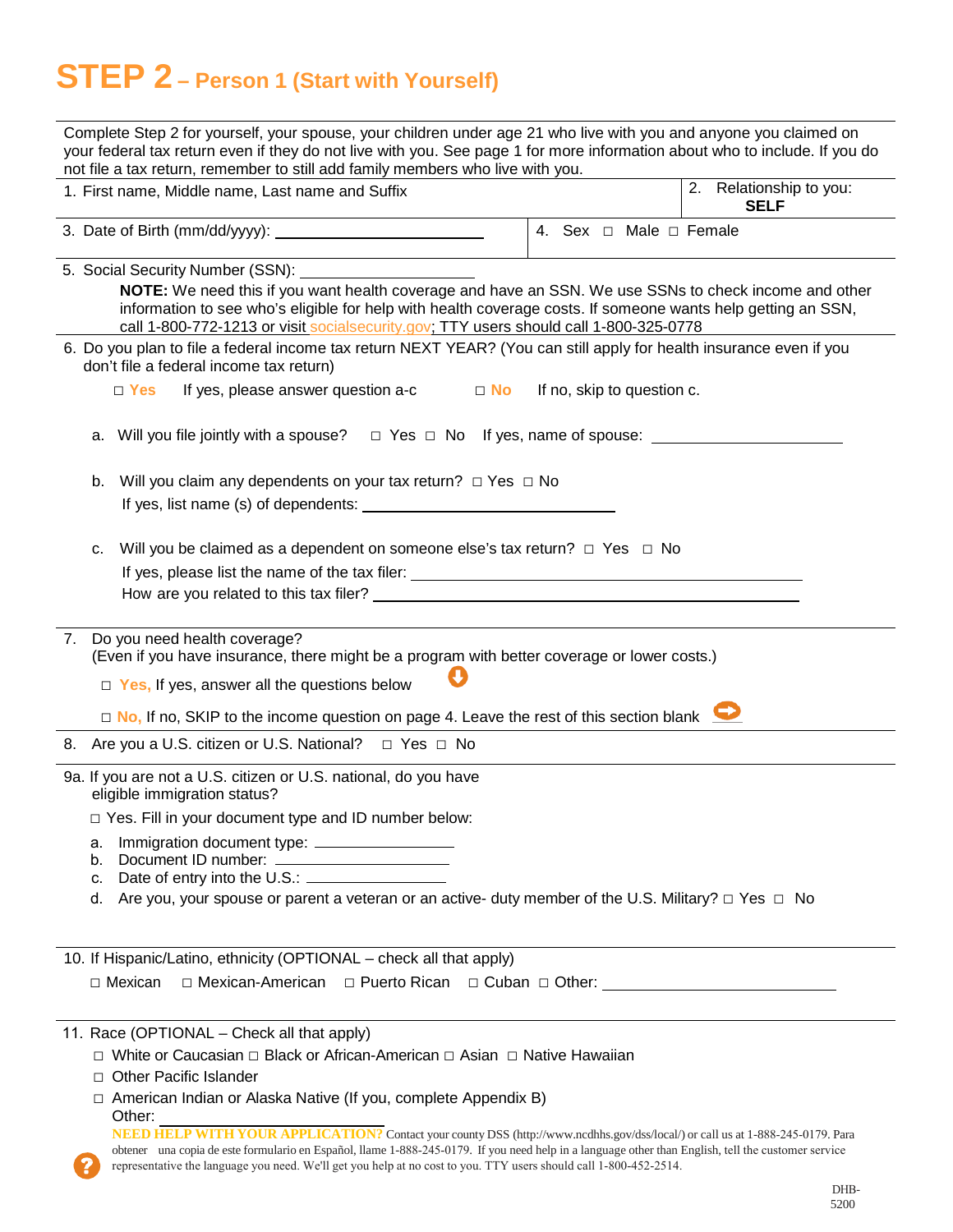| 12. Are you a resident of North Carolina?                                                                                                                                                                                                                                                              | Yes<br>No.<br>$\Box$<br>П.     |                                                                      |               |                |  |  |  |
|--------------------------------------------------------------------------------------------------------------------------------------------------------------------------------------------------------------------------------------------------------------------------------------------------------|--------------------------------|----------------------------------------------------------------------|---------------|----------------|--|--|--|
| If yes, how many babies are expected during this pregnancy?<br>13. Are you pregnant? $\Box$ Yes $\Box$ No                                                                                                                                                                                              |                                |                                                                      |               |                |  |  |  |
| 14. Do you live with at least one child under the age of 18, and<br>are you the main person taking care of that child?                                                                                                                                                                                 |                                | 15. Were you in Foster Care in North Carolina when<br>you turned 18? |               |                |  |  |  |
| Yes<br>$\Box$ No<br>П                                                                                                                                                                                                                                                                                  |                                | <b>Yes</b><br>П                                                      | No.<br>$\Box$ |                |  |  |  |
| 16. Are you disabled?                                                                                                                                                                                                                                                                                  | 16b. Are you aged 65 or older? | 16c. Are you blind?                                                  |               |                |  |  |  |
| Yes.<br>$\Box$ No<br>П.                                                                                                                                                                                                                                                                                | No.<br>Yes.<br>$\Box$          |                                                                      | Yes.          | - No<br>$\Box$ |  |  |  |
| 17. Do you have a physical, mental or emotional health condition that causes limitations in activities of daily living<br>(such as bathing, dressing, daily chores, etc.), live in a medical facility, nursing home and/or need home and<br>community based services $(CAP)?$ $\Box$ Yes<br>- No<br>П. |                                |                                                                      |               |                |  |  |  |
| Do you want help paying for medical bills in the last 3 months $\Box$ Yes $\Box$ No<br>18.                                                                                                                                                                                                             |                                |                                                                      |               |                |  |  |  |

 $\boldsymbol{P}$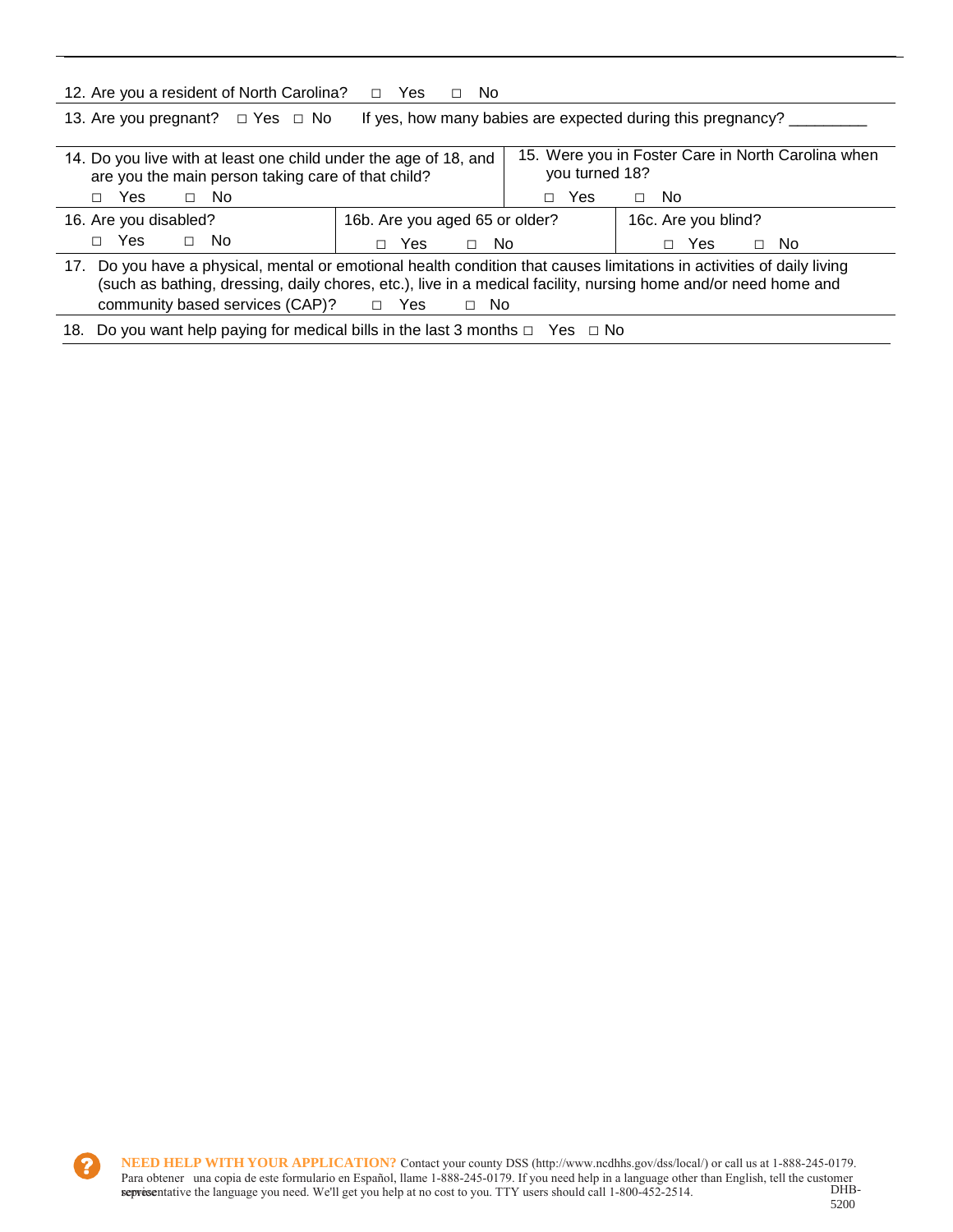## **STEP 2 – Person 1 (Continue with Yourself) Current Job & Income Information**

19. Are you: *(check one)*

| $\Box$ | <b>Employed</b><br>If you're currently employed,                                                                                                                                                                                                                                                                    | tell us about your income. Start with question 20.                                                                                                                    | Self-Employed<br>Skip to Question 29. |                    | Not employed<br>Skip to Question 30. |                                              |
|--------|---------------------------------------------------------------------------------------------------------------------------------------------------------------------------------------------------------------------------------------------------------------------------------------------------------------------|-----------------------------------------------------------------------------------------------------------------------------------------------------------------------|---------------------------------------|--------------------|--------------------------------------|----------------------------------------------|
|        | <b>CURRENT JOB 1:</b>                                                                                                                                                                                                                                                                                               |                                                                                                                                                                       |                                       |                    |                                      |                                              |
|        | 20. Employer name and address                                                                                                                                                                                                                                                                                       |                                                                                                                                                                       |                                       |                    | $\overline{ }$                       | 21. Employer phone number:                   |
|        | $\frac{1}{2}$ $\frac{1}{2}$ $\frac{1}{2}$ $\frac{1}{2}$ $\frac{1}{2}$ $\frac{1}{2}$ $\frac{1}{2}$ $\frac{1}{2}$ $\frac{1}{2}$ $\frac{1}{2}$ $\frac{1}{2}$ $\frac{1}{2}$ $\frac{1}{2}$ $\frac{1}{2}$ $\frac{1}{2}$ $\frac{1}{2}$ $\frac{1}{2}$ $\frac{1}{2}$ $\frac{1}{2}$ $\frac{1}{2}$ $\frac{1}{2}$ $\frac{1}{2}$ | 22. Wages/tips (before taxes) Hourly □ Weekly □ Every 2 weeks □ Twice a Monthly □ Monthly □ Yearly                                                                    |                                       |                    |                                      |                                              |
|        |                                                                                                                                                                                                                                                                                                                     |                                                                                                                                                                       |                                       |                    |                                      |                                              |
|        | 24. Employer name and address                                                                                                                                                                                                                                                                                       | <b>CURRENT JOB 2:</b> (If you have more jobs and need more space, attach another sheet of paper)                                                                      |                                       |                    |                                      | 25. Employer phone number:                   |
|        |                                                                                                                                                                                                                                                                                                                     |                                                                                                                                                                       |                                       |                    |                                      |                                              |
|        | $\sim$                                                                                                                                                                                                                                                                                                              | 26. Wages/tips (before taxes) $\Box$ Hourly $\Box$ Weekly $\Box$ Every 2 weeks $\Box$ Twice a Monthly $\Box$ Monthly $\Box$ Yearly                                    |                                       |                    |                                      |                                              |
|        | 28. In the past year, did you:                                                                                                                                                                                                                                                                                      |                                                                                                                                                                       |                                       |                    |                                      |                                              |
|        |                                                                                                                                                                                                                                                                                                                     | □ Change Jobs □ Stop Working □ Start working fewer hours                                                                                                              |                                       |                    | □ None of these                      |                                              |
|        |                                                                                                                                                                                                                                                                                                                     | 29. If self-employed, answer the following questions:<br>b. How much net income (profits once business expenses are paid) will you get form this self-employment this |                                       |                    |                                      |                                              |
|        |                                                                                                                                                                                                                                                                                                                     | 30. OTHER INCOME THIS MONTH: Check all that apply, and give the amount and how often you get it.                                                                      |                                       |                    |                                      |                                              |
|        |                                                                                                                                                                                                                                                                                                                     | NOTE: You do not need to tell us about child support, veteran's benefits, or Supplemental Security Income (SSI).                                                      |                                       |                    |                                      |                                              |
| □      | None                                                                                                                                                                                                                                                                                                                | How Often                                                                                                                                                             | $\Box$                                |                    |                                      | Net farming/fishing \$______ How Often _____ |
| □      | Unemployment                                                                                                                                                                                                                                                                                                        | $\mathbb{S}$<br>How Often _______                                                                                                                                     | $\Box$                                | Net rental/royalty | $\frac{1}{2}$                        | How Often                                    |
| □      | Pensions                                                                                                                                                                                                                                                                                                            | $\frac{1}{2}$<br>How Often _______                                                                                                                                    | Other income<br>$\Box$                |                    | $\frac{1}{2}$                        | How Often ______                             |
| □      | <b>Social Security</b>                                                                                                                                                                                                                                                                                              | \$<br>How Often _______                                                                                                                                               |                                       |                    |                                      |                                              |
| □      |                                                                                                                                                                                                                                                                                                                     | Retirement Accounts \$_________ How Often ________                                                                                                                    |                                       |                    |                                      |                                              |
| $\Box$ | <b>Alimony Received</b>                                                                                                                                                                                                                                                                                             | \$ How Often                                                                                                                                                          |                                       |                    |                                      |                                              |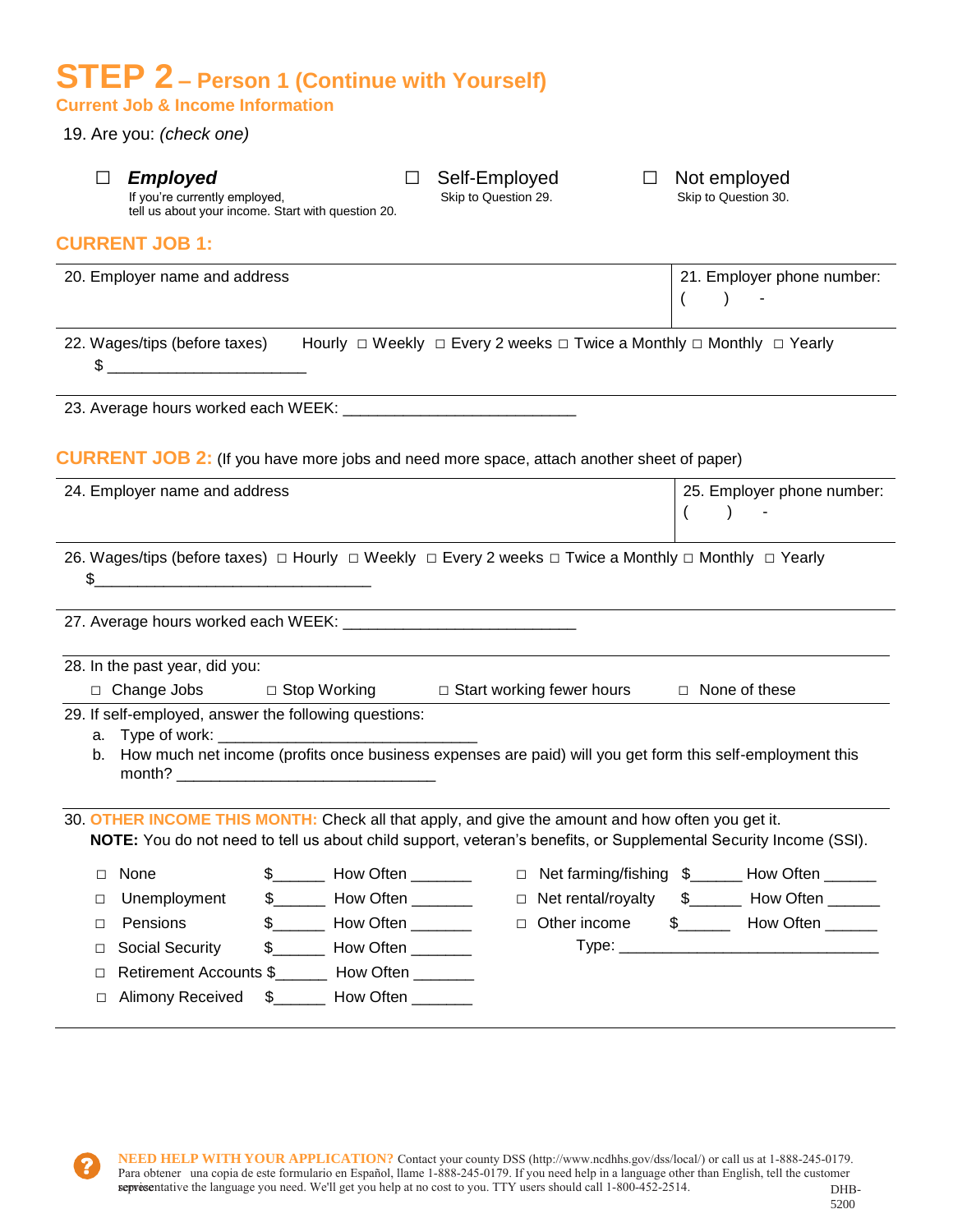| cost of health coverage a little lower.                                                                                                                                                       | 31. <b>DEDUCTIONS:</b> Check all that apply, and give the amount and how often you get it.<br>If you pay for certain things that can be deducted on a federal income tax return, telling us about them could make the<br>You shouldn't include a cost that you already considered in your answer to net self-employment (question 29b) |  |  |  |  |
|-----------------------------------------------------------------------------------------------------------------------------------------------------------------------------------------------|----------------------------------------------------------------------------------------------------------------------------------------------------------------------------------------------------------------------------------------------------------------------------------------------------------------------------------------|--|--|--|--|
| Alimony Paid 5 5 How<br>$\Box$                                                                                                                                                                | Often ____                                                                                                                                                                                                                                                                                                                             |  |  |  |  |
|                                                                                                                                                                                               | Student Loan Interest \$________ How Often ________                                                                                                                                                                                                                                                                                    |  |  |  |  |
| $\Box$ Other Deductions                                                                                                                                                                       | $\frac{1}{2}$ How Often<br>Type: ___________                                                                                                                                                                                                                                                                                           |  |  |  |  |
| 32. YEARLY INCOME: Complete only if your income changes from month to month. If you don't expect changes to your<br>monthly income, add another person or skip to the next section. $\bullet$ |                                                                                                                                                                                                                                                                                                                                        |  |  |  |  |
|                                                                                                                                                                                               | Your total income this year \$<br>Your total income next year (if you think it will be different)<br>\$                                                                                                                                                                                                                                |  |  |  |  |

## **THANKS! This is all we need to know about YOU**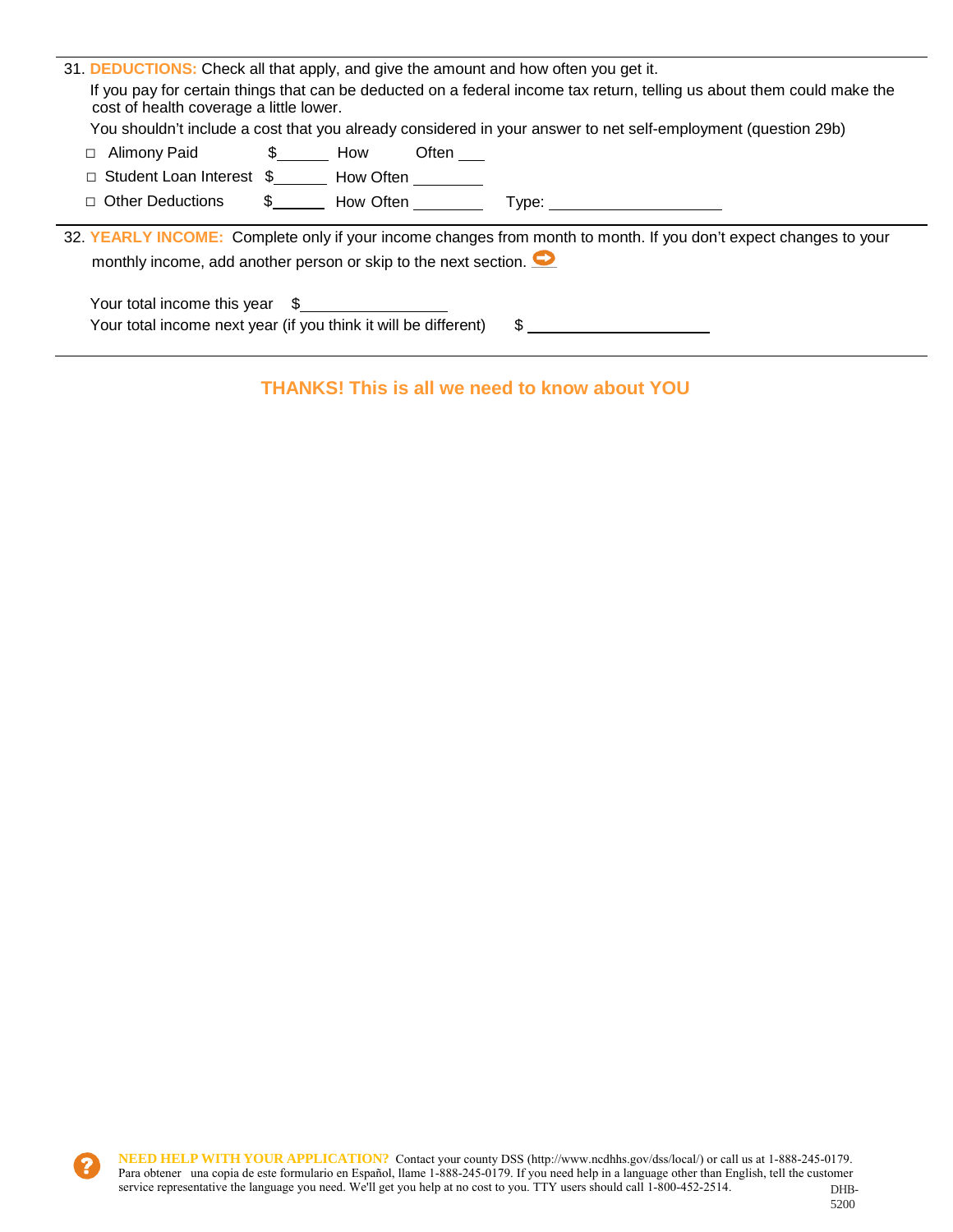# **STEP 2 – Person 2**

7

| Complete Step 2 for PERSON 2, their spouse, their children under age 21 who live with them and anyone they claimed<br>on their federal tax return even if they do not live with PERSON 2. See page 1 for more information about who to<br>include. If PERSON 2 does not file a tax return, remember to still add family members who live with them. |                         |
|-----------------------------------------------------------------------------------------------------------------------------------------------------------------------------------------------------------------------------------------------------------------------------------------------------------------------------------------------------|-------------------------|
| 1. First name, Middle name, Last name and Suffix                                                                                                                                                                                                                                                                                                    | 2. Relationship to you: |
| 4. Sex $\Box$ Male $\Box$ Female                                                                                                                                                                                                                                                                                                                    |                         |
| 5. Social Security Number (SSN): \\connection = \\connection = \\connection = \\connection = \\connection = \\connection = \\connection = \\connection = \\connection = \\connection = \\connection = \\connection = \\connect<br>(Only required if applying for assistance)                                                                        |                         |
| 6. Does PERSON 2 plan to file a federal income tax return NEXT YEAR? (They can still apply for health insurance<br>even if they don't file a federal income tax return)                                                                                                                                                                             |                         |
| $\Box$ Yes<br>If yes, please answer question a-c<br>$\Box$ No<br>If no, skip to question c.                                                                                                                                                                                                                                                         |                         |
| a. Will PERSON 2 file jointly with a spouse? $\Box$ Yes $\Box$ No If yes, name of spouse:                                                                                                                                                                                                                                                           |                         |
| Will PERSON 2 claim any dependents on their tax return? $\Box$ Yes $\Box$ No<br>b.<br>If yes, list name (s) of dependents:                                                                                                                                                                                                                          |                         |
| c. Will PERSON 2 be claimed as a dependent on someone else's tax return? $\Box$ Yes $\Box$ No                                                                                                                                                                                                                                                       |                         |
|                                                                                                                                                                                                                                                                                                                                                     |                         |
| 7. Does PERSON 2 need health coverage?<br>(Even if they have insurance, there might be a program with better coverage or lower costs.)                                                                                                                                                                                                              |                         |
| $\Box$ Yes, If yes, answer all the questions below                                                                                                                                                                                                                                                                                                  |                         |
| $\Box$ No, If no, SKIP to the income question on page 8. Leave the rest of this section blank                                                                                                                                                                                                                                                       |                         |
| 8. Is PERSON 2 a U.S. citizen or U.S. National? □ Yes □ No                                                                                                                                                                                                                                                                                          |                         |
| 9a. If PERSON 2 is not a U.S. citizen or U.S. national, do they<br>have eligible immigration status?                                                                                                                                                                                                                                                |                         |
| $\Box$ Yes. Fill in their document type and ID number below:                                                                                                                                                                                                                                                                                        |                         |
| а.<br>Document ID number:<br>b.                                                                                                                                                                                                                                                                                                                     |                         |
| c. Date of entry into the U.S.: <u>contained</u>                                                                                                                                                                                                                                                                                                    |                         |
| Is PERSON 2, their spouse or parent a veteran or an active-duty member of the U.S. Military? $\Box$ Yes $\Box$ No<br>d.                                                                                                                                                                                                                             |                         |
| 10. If Hispanic/Latino, ethnicity (OPTIONAL - check all that apply)                                                                                                                                                                                                                                                                                 |                         |
| □ Mexican-American □ Puerto Rican □ Cuban □ Other: _____________________________<br>$\Box$ Mexican                                                                                                                                                                                                                                                  |                         |
| 11. Race (OPTIONAL - Check all that apply)                                                                                                                                                                                                                                                                                                          |                         |
| □ White or Caucasian □ Black or African-American □ Asian □ Native Hawaiian                                                                                                                                                                                                                                                                          |                         |
| □ Other Pacific Islander                                                                                                                                                                                                                                                                                                                            |                         |
| $\Box$ American Indian or Alaska Native (If so, complete Appendix B)                                                                                                                                                                                                                                                                                |                         |
|                                                                                                                                                                                                                                                                                                                                                     |                         |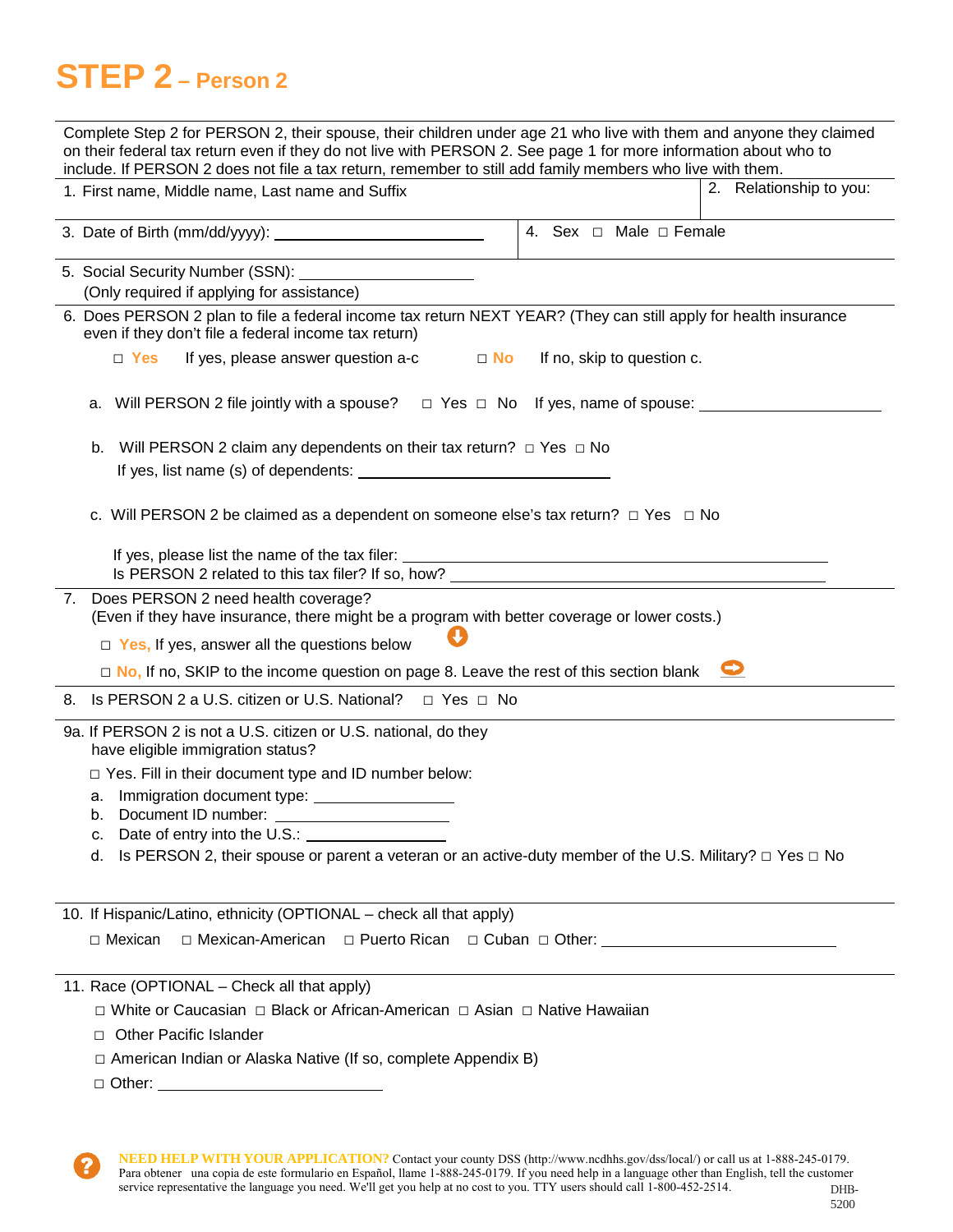| 12. Does PERSON 2 live at the same address as you? | 13. Is PERSON 2 a resident of North Carolina? |  |  |  |  |
|----------------------------------------------------|-----------------------------------------------|--|--|--|--|
| If no, list address:                               | Yes<br>- No<br>П.                             |  |  |  |  |

|  | 14. Is PERSON 2 pregnant? $\Box$ Yes $\Box$ No If yes, how many babies are expected during this pregnancy? |
|--|------------------------------------------------------------------------------------------------------------|
|  |                                                                                                            |

| 15. Do PERSON 2 lives with at least one child under the age of 18<br>and are they the main person taking care of that child? | 16. Was PERSON 2 in Foster Care in North<br>Carolina when they turned 18? |            |                                                  |
|------------------------------------------------------------------------------------------------------------------------------|---------------------------------------------------------------------------|------------|--------------------------------------------------|
| Yes<br>No.<br>$\Box$                                                                                                         |                                                                           | $\Box$ Yes | ⊟ No                                             |
| 17a. Is PERSON 2 disabled?<br>$\Box$ No<br><b>Yes</b>                                                                        | 17b. Is PERSON 2 aged 65 or<br>older?<br>Yes                              | No.        | 17c. Is PERSON 2 blind?<br>- No<br>Yes<br>$\Box$ |

| 18. Does PERSON 2 have a physical, mental or emotional health condition that causes limitations in activities of daily |  |      |  |  |
|------------------------------------------------------------------------------------------------------------------------|--|------|--|--|
| living (such as bathing, dressing, daily chores, etc.), live in a medical facility, nursing home and/or need home and  |  |      |  |  |
| community based services $(CAP)$ ? $\Box$ Yes                                                                          |  | ∩ No |  |  |

19. Does PERSON 2 need help paying for medical bills in the last 3 months  $\Box$  Yes  $\Box$  No

Please answer the following questions if PERSON 2 is age 22 or younger:

- 20. Did PERSON 2 have insurance through a job and lose it within the past 3 months?  $\Box$  Yes  $\Box$  No
	- a. If yes, end date: \_\_\_\_\_\_\_\_\_\_\_\_\_\_\_\_\_\_\_\_\_\_\_\_ b. Reason the insurance ended: \_\_\_\_\_\_\_\_\_\_\_\_\_\_\_\_\_\_\_\_\_\_\_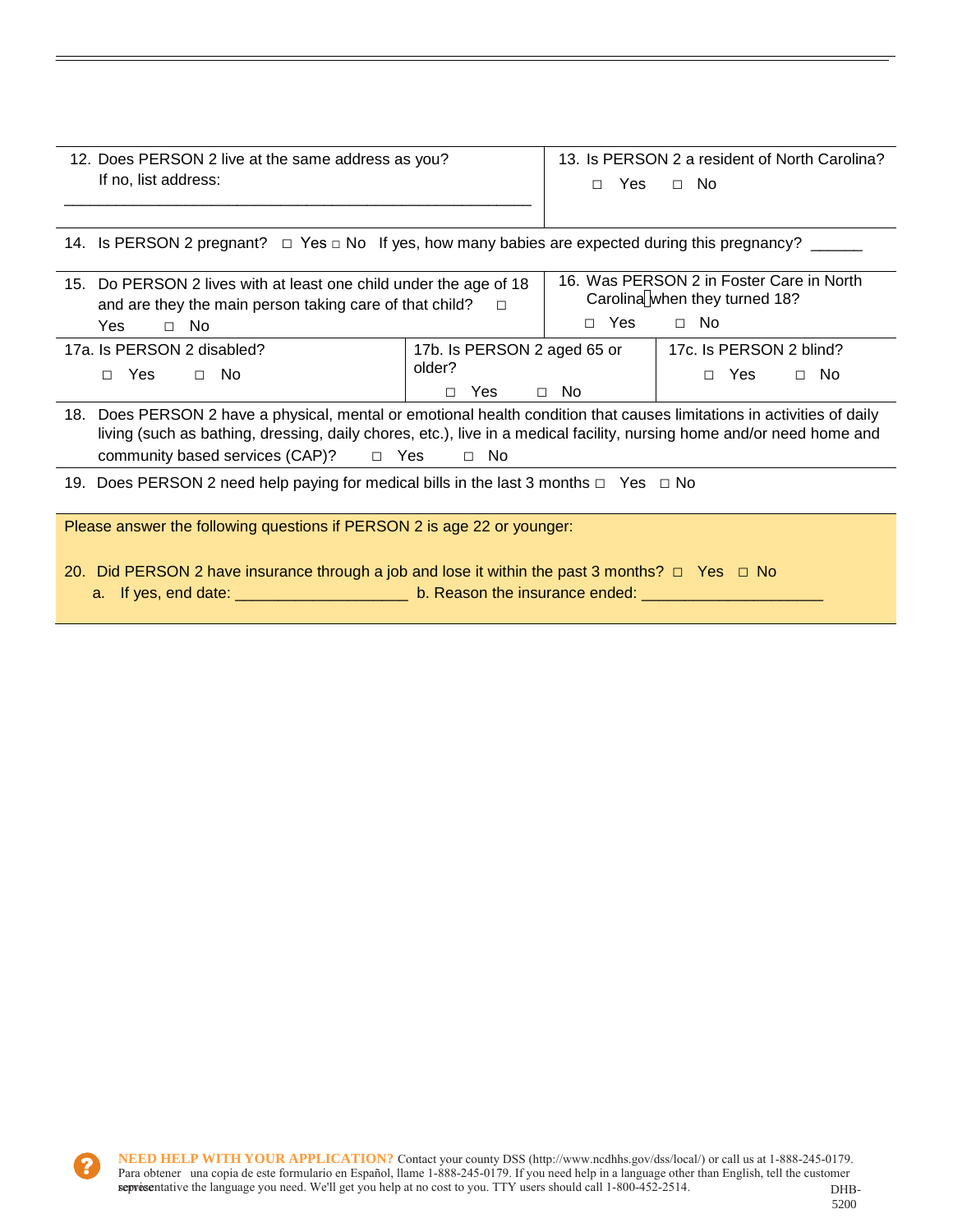## **STEP 2 – Person 2 Current Job & Income Information**

#### 21. Is Person 2 *(check one)*

□ **Employed** □ Self-Employed □ Not employed<br>If you're currently employed, Skip to Question 31. Skip to Question 32.

If you're currently employed, tell us about your income. Start with question 22.

#### **CURRENT JOB 1:**

| 22. Employer name and address | 23. Employer phone number: |
|-------------------------------|----------------------------|
|                               | $\sim$ $\sim$ $\sim$       |

24. Wages/tips (before taxes) □ Hourly □ Weekly □ Every 2 weeks □ Twice a Monthly □ Monthly □ Yearly \$ \_\_\_\_\_\_\_\_\_\_\_\_\_\_\_\_\_\_\_\_\_\_\_\_\_\_

25. Average hours worked each WEEK: \_\_\_\_\_\_\_\_\_\_\_\_\_\_\_\_\_\_\_\_\_\_\_\_\_\_\_

#### **CURRENT JOB 2:** (If you have more jobs and need more space, attach another sheet of paper)

| 26. Employer Name and Address |                                                                                                                                    |  | 27. Employer phone number:              |  |        |                                  |        |                                                                                                              |
|-------------------------------|------------------------------------------------------------------------------------------------------------------------------------|--|-----------------------------------------|--|--------|----------------------------------|--------|--------------------------------------------------------------------------------------------------------------|
|                               |                                                                                                                                    |  |                                         |  |        |                                  |        |                                                                                                              |
|                               | 28. Wages/tips (before taxes) $\Box$ Hourly $\Box$ Weekly $\Box$ Every 2 weeks $\Box$ Twice a Monthly $\Box$ Monthly $\Box$ Yearly |  |                                         |  |        |                                  |        |                                                                                                              |
| \$                            | <u> 1980 - John Stein, Amerikaansk politiker (</u>                                                                                 |  |                                         |  |        |                                  |        |                                                                                                              |
|                               |                                                                                                                                    |  |                                         |  |        |                                  |        |                                                                                                              |
|                               | 30. In the past year, did PERSON 2:                                                                                                |  |                                         |  |        |                                  |        |                                                                                                              |
|                               | □ Change Jobs                                                                                                                      |  | □ Stop Working                          |  |        | $\Box$ Start working fewer hours | $\Box$ | None of these                                                                                                |
|                               | 31. If self-employed, answer the following questions:                                                                              |  |                                         |  |        |                                  |        |                                                                                                              |
|                               |                                                                                                                                    |  |                                         |  |        |                                  |        |                                                                                                              |
|                               | month?                                                                                                                             |  |                                         |  |        |                                  |        | b. How much net income (profits once business expenses are paid) will you get form this self-employment this |
|                               | 32. OTHER INCOME THIS MONTH: Check all that apply, and give the amount and how often you get it.                                   |  |                                         |  |        |                                  |        |                                                                                                              |
|                               | NOTE: PERSON 2 does not need to tell us about child support, veteran's benefits, or Supplemental Security<br>Income (SSI).         |  |                                         |  |        |                                  |        |                                                                                                              |
| $\Box$                        | None                                                                                                                               |  | \$ _____ How Often ________             |  | $\Box$ |                                  |        | Net farming/fishing \$______ How Often ______                                                                |
| $\Box$                        | Unemployment                                                                                                                       |  | $$$ <sub>______</sub> How Often _______ |  | $\Box$ | Net rental/royalty               |        | \$________ How Often _______                                                                                 |
| п                             | Pensions                                                                                                                           |  | $\frac{1}{2}$ How Often _________       |  | $\Box$ |                                  |        |                                                                                                              |
| $\Box$                        | Social Security                                                                                                                    |  | \$________ How Often _______            |  |        |                                  |        |                                                                                                              |
| П                             | Retirement Accounts \$_______ How Often _______                                                                                    |  |                                         |  |        |                                  |        |                                                                                                              |
| □                             | <b>Alimony Received</b>                                                                                                            |  | \$ How Often                            |  |        |                                  |        |                                                                                                              |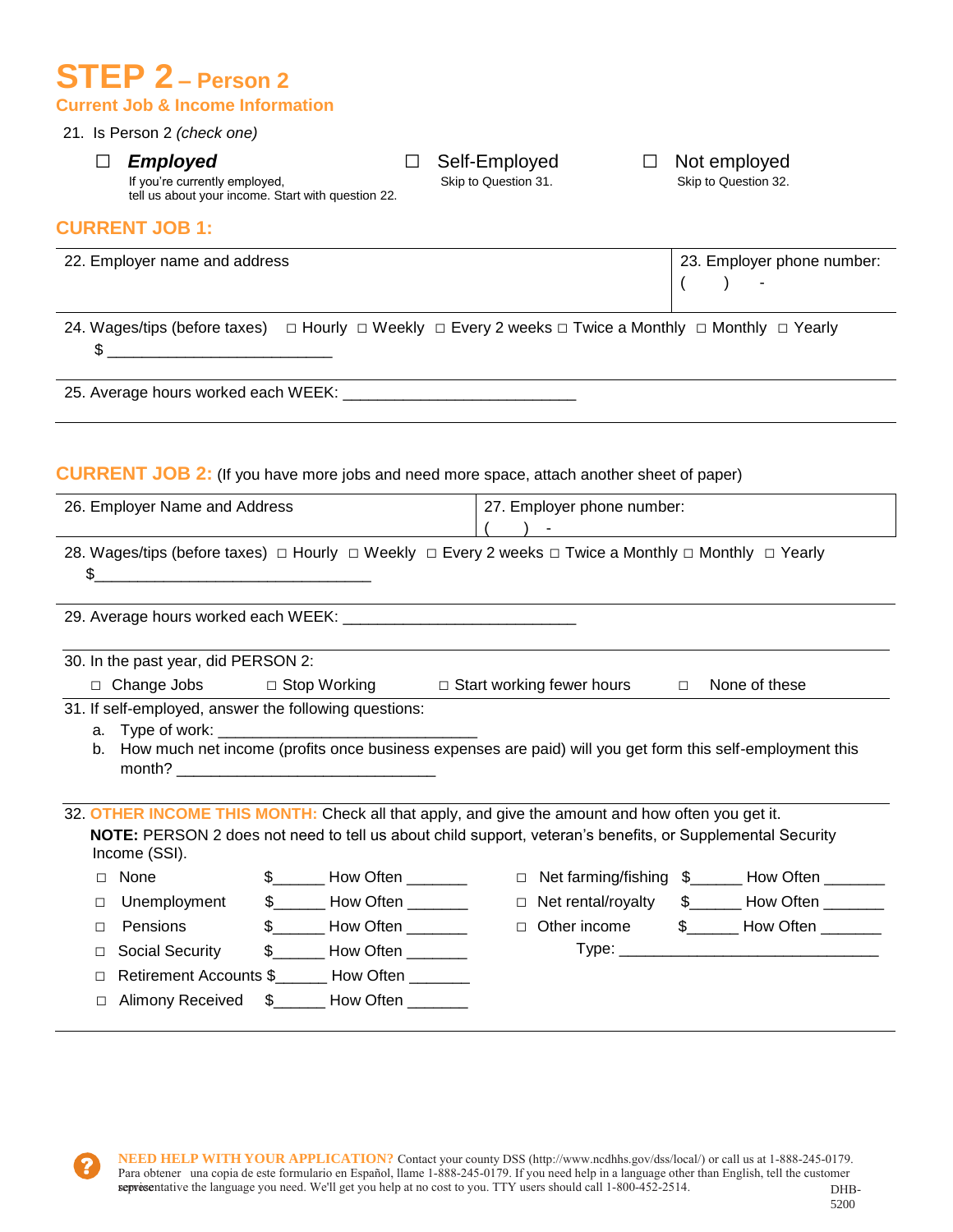33. **DEDUCTIONS:** Check all that apply, and give the amount and how often you get it.

If PERSON 2 pays for certain things that can be deducted on a federal income tax return, telling us about them could make the cost of health coverage a little lower.

- Don't include a cost that PERSON 2 already considered in your answer to net self-employment (question 31b)
- □ Alimony Paid **\$** How Often
- □ Student Loan Interest \$ How Often
- □ Other Deductions \$ How Often Type:

34. **YEARLY INCOME:** Complete only if PERSON 2's income changes from month to month. If you don't expect changes to PERSON 2's monthly income, add another person or skip to the next section.

PERSON 2's total income this year \$ PERSON 2's total income next year (if you think it will be different) \$

**THANKS! This is all we need to know about PERSON 2**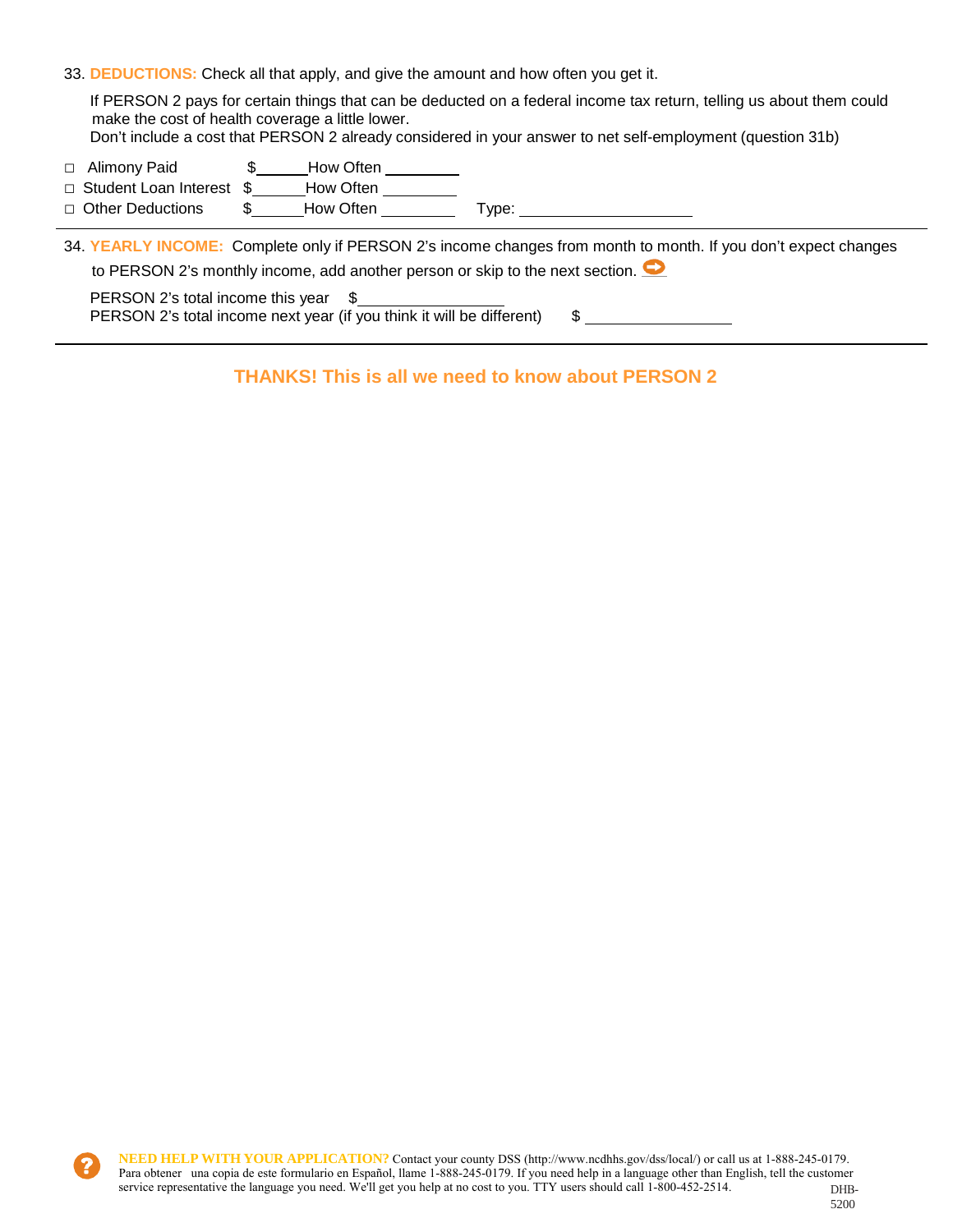# **STEP 2 – Person 3**

 $\overline{r}$ 

| Complete Step 2 for PERSON 3, their spouse, their children under age 21 who live with them and anyone they claimed<br>on their federal tax return even if they do not live with PERSON 3. See page 1 for more information about who to<br>include. If PERSON 3 does not file a tax return, remember to still add family members who live with them. |                         |
|-----------------------------------------------------------------------------------------------------------------------------------------------------------------------------------------------------------------------------------------------------------------------------------------------------------------------------------------------------|-------------------------|
| 1. First name, Middle name, Last name and Suffix<br><u> 1989 - Johann Barn, amerikansk politiker (</u>                                                                                                                                                                                                                                              | 2. Relationship to you: |
| 4. Sex $\Box$ Male $\Box$ Female                                                                                                                                                                                                                                                                                                                    |                         |
| (Only required if applying for assistance)                                                                                                                                                                                                                                                                                                          |                         |
| 6. Does PERSON 3 plan to file a federal income tax return NEXT YEAR? (They can still apply for health insurance<br>even if they don't file a federal income tax return)                                                                                                                                                                             |                         |
| If yes, please answer question a-c<br>$\Box$ Yes<br>If no, skip to question c.<br>$\Box$ No                                                                                                                                                                                                                                                         |                         |
| a. Will PERSON 3 file jointly with a spouse? $\Box$ Yes $\Box$ No If yes, name of spouse: $\Box$                                                                                                                                                                                                                                                    |                         |
| Will PERSON 3 claim any dependents on their tax return? $\Box$ Yes $\Box$ No<br>b.                                                                                                                                                                                                                                                                  |                         |
| Will PERSON 3 be claimed as a dependent on someone else's tax return? $\Box$ Yes $\Box$ No<br>c.                                                                                                                                                                                                                                                    |                         |
|                                                                                                                                                                                                                                                                                                                                                     |                         |
| 7. Does PERSON 3 need health coverage?<br>(Even if they have insurance, there might be a program with better coverage or lower costs.)                                                                                                                                                                                                              |                         |
| $\Box$ Yes, If yes, answer all the questions below                                                                                                                                                                                                                                                                                                  |                         |
| $\Box$ No, If no, SKIP to the income question on page 11. Leave the rest of this section blank $\Box$                                                                                                                                                                                                                                               |                         |
| 8. Is PERSON 3 a U.S. citizen or U.S. National? □ Yes □ No                                                                                                                                                                                                                                                                                          |                         |
| 9a. If PERSON 3 is not a U.S. citizen or U.S. national, do they<br>have eligible immigration status?                                                                                                                                                                                                                                                |                         |
| □ Yes. Fill in their document type and ID number below:                                                                                                                                                                                                                                                                                             |                         |
| Document ID number:<br>b.                                                                                                                                                                                                                                                                                                                           |                         |
| Date of entry into the U.S.:<br>c.                                                                                                                                                                                                                                                                                                                  |                         |
| Is PERSON 3, their spouse or parent a veteran or an active-duty member of the U.S. Military? $\Box$ Yes $\Box$ No<br>d.                                                                                                                                                                                                                             |                         |
| 10. If Hispanic/Latino, ethnicity (OPTIONAL - check all that apply)                                                                                                                                                                                                                                                                                 |                         |
| □ Mexican-American<br>□ Mexican                                                                                                                                                                                                                                                                                                                     |                         |
| 11. Race (OPTIONAL - Check all that apply)<br>□ White or Caucasian □ Black or African-American □ Asian □ Native Hawaiian                                                                                                                                                                                                                            |                         |
| <b>Other Pacific Islander</b><br>П.                                                                                                                                                                                                                                                                                                                 |                         |
| □ American Indian or Alaska Native (If so, complete Appendix B)<br>□ Other: _________________________________                                                                                                                                                                                                                                       |                         |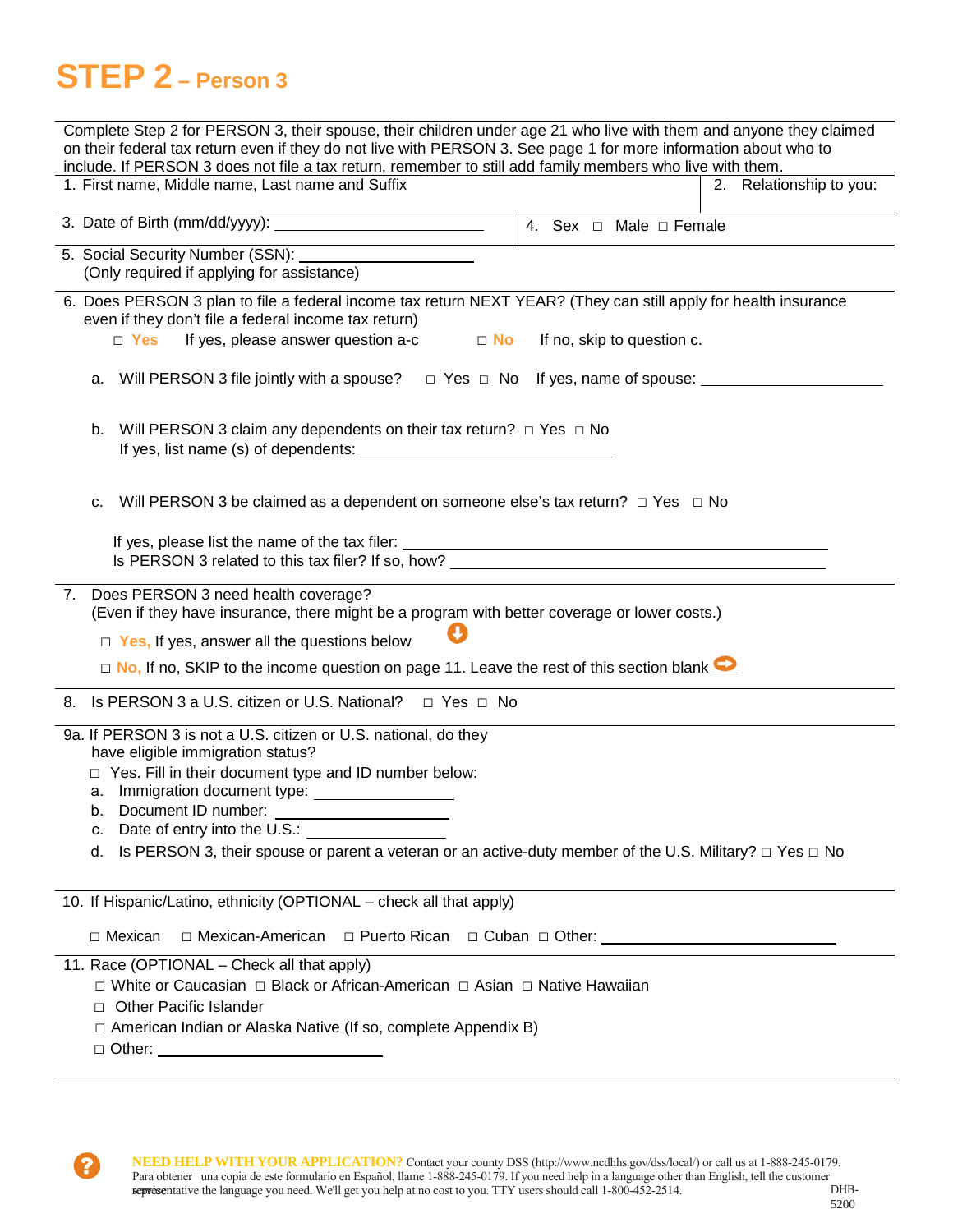| 12. Does PERSON 3 live at the same address as you?                                                          | 13. Is PERSON 3 a resident of North Carolina? |      |      |  |
|-------------------------------------------------------------------------------------------------------------|-----------------------------------------------|------|------|--|
| If no, list address:                                                                                        | П.                                            | Yes. | — No |  |
|                                                                                                             |                                               |      |      |  |
| 14. Is PERSON 3 pregnant? $\Box$ Yes $\Box$ No. If yes, how many babies are expected during this pregnancy? |                                               |      |      |  |

| $\sim$ . The set of the programs $\sim$ 100 $\pm$ 100 $\pm$ 100 $\pm$ 100 $\pm$ 100 $\pm$ 100 $\pm$ 100 $\pm$ 100 $\pm$ 100 $\pm$ 100 $\pm$ 100 $\pm$ 100 $\pm$ 100 $\pm$ 100 $\pm$ 100 $\pm$ 100 $\pm$ 100 $\pm$ 100 $\pm$ 100 $\pm$ 100 $\pm$ 100 |                                          |           |                               |  |
|-----------------------------------------------------------------------------------------------------------------------------------------------------------------------------------------------------------------------------------------------------|------------------------------------------|-----------|-------------------------------|--|
| 15. Does PERSON 3 live with at least one child under the age of                                                                                                                                                                                     | 16. Was PERSON 3 in Foster Care in North |           |                               |  |
| 18 and are they the main person taking care of that child?                                                                                                                                                                                          | П                                        |           | Carolina when they turned 18? |  |
| Yes<br>No.<br>$\Box$                                                                                                                                                                                                                                |                                          | Yes<br>Π. | $\Box$ No                     |  |
| 17a. Is PERSON 3 disabled?                                                                                                                                                                                                                          | 17b. Is PERSON 3 aged 65 or              |           | 17c. Is PERSON 3 blind?       |  |
| <b>Yes</b><br>$\Box$ No<br>$\Box$                                                                                                                                                                                                                   | older?                                   |           | Yes<br>$\Box$ No<br>П.        |  |
|                                                                                                                                                                                                                                                     | Yes<br>П.                                | $\Box$ No |                               |  |
| 18. Does PERSON 3 have a physical, mental or emotional health condition that causes limitations in activities of daily<br>living (such as bathing, dressing, daily chores, etc.), live in a medical facility, nursing home and/or need home and     |                                          |           |                               |  |
| community based services $(CAP)?$ $\Box$ Yes                                                                                                                                                                                                        | $\Box$ No                                |           |                               |  |
| 19. Does PERSON 3 need help paying for medical bills in the last 3 months $\Box$ Yes $\Box$ No                                                                                                                                                      |                                          |           |                               |  |
| Please answer the following questions if PERSON 3 is age 22 or younger:                                                                                                                                                                             |                                          |           |                               |  |

20. Did PERSON 3 have insurance through a job and lose it within the past 3 months? □ Yes □ No a. If yes, end date: \_\_\_\_\_\_\_\_\_\_\_\_\_\_\_\_\_\_\_\_\_\_\_\_\_\_ b. Reason the insurance ended: \_\_\_\_\_\_\_\_\_\_\_\_\_\_\_\_\_\_\_\_\_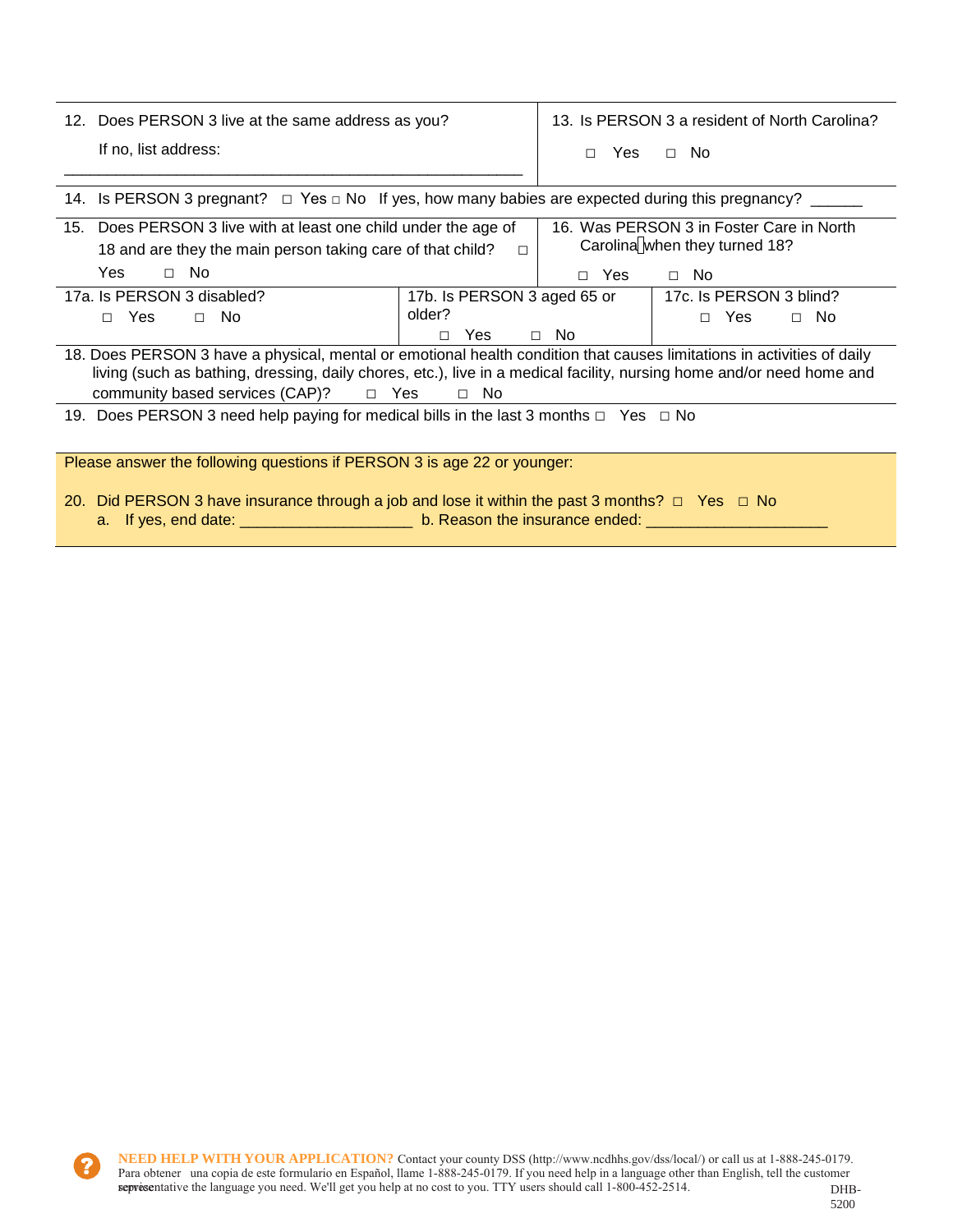## **STEP 2 – Person 3 Current Job & Income Information**

## 21. Is Person 3 *(check one)*



If you're currently employed, tell us about your income. Start with question 22.

#### **CURRENT JOB 1:**

| 22. Employer name and address                                                                                                      |                             | 23. Employer phone number: |
|------------------------------------------------------------------------------------------------------------------------------------|-----------------------------|----------------------------|
| 24. Wages/tips (before taxes) $\Box$ Hourly $\Box$ Weekly $\Box$ Every 2 weeks $\Box$ Twice a Monthly $\Box$ Monthly $\Box$ Yearly |                             |                            |
|                                                                                                                                    |                             |                            |
|                                                                                                                                    |                             |                            |
| <b>CURRENT JOB 2:</b> (If you have more jobs and need more space, attach another sheet of paper)                                   |                             |                            |
| 26. Employer name and address                                                                                                      |                             | 27. Employer phone number: |
|                                                                                                                                    |                             |                            |
| 28. Wages/tips (before taxes) □ Hourly □ Weekly □ Every 2 weeks □ Twice a Monthly □ Monthly □ Yearly<br>\$                         |                             |                            |
|                                                                                                                                    |                             |                            |
| 30. In the past year, did PERSON 3:                                                                                                |                             |                            |
| □ Change Jobs □ Stop Working                                                                                                       | □ Start working fewer hours | None of these<br>$\Box$    |
| 31. If self-employed, answer the following questions:                                                                              |                             |                            |
| al buyyan da bayan karafita ana bunan asa amanan ana na dulu wa matifama thia a di ana da mana da tina                             |                             |                            |

b. How much net income (profits once business expenses are paid) will you get form this self-employment this month?

32. **OTHER INCOME THIS MONTH:** Check all that apply, and give the amount and how often you get it.

**NOTE:** PERSON 3 does not need to tell us about child support, veteran's benefits, or Supplemental Security Income (SSI).

| None                     |    | How Often |
|--------------------------|----|-----------|
| □ Unemployment           |    | How Often |
| Pensions                 | S. | How Often |
| □ Social Security        |    | How Often |
| □ Retirement Accounts \$ |    | How Often |
| □ Alimony Received       |    | How Often |
|                          |    |           |

- □ Net farming/fishing \$\_\_\_\_\_\_\_ How Often \_\_\_\_\_\_\_ □ Net rental/royalty \$\_\_\_\_\_\_ How Often \_\_\_\_\_\_\_
- □ Other income \$ How Often \_\_\_\_\_\_ Type: \_\_\_\_\_\_\_\_\_\_\_\_\_\_\_\_\_\_\_\_\_\_\_\_\_\_\_\_\_\_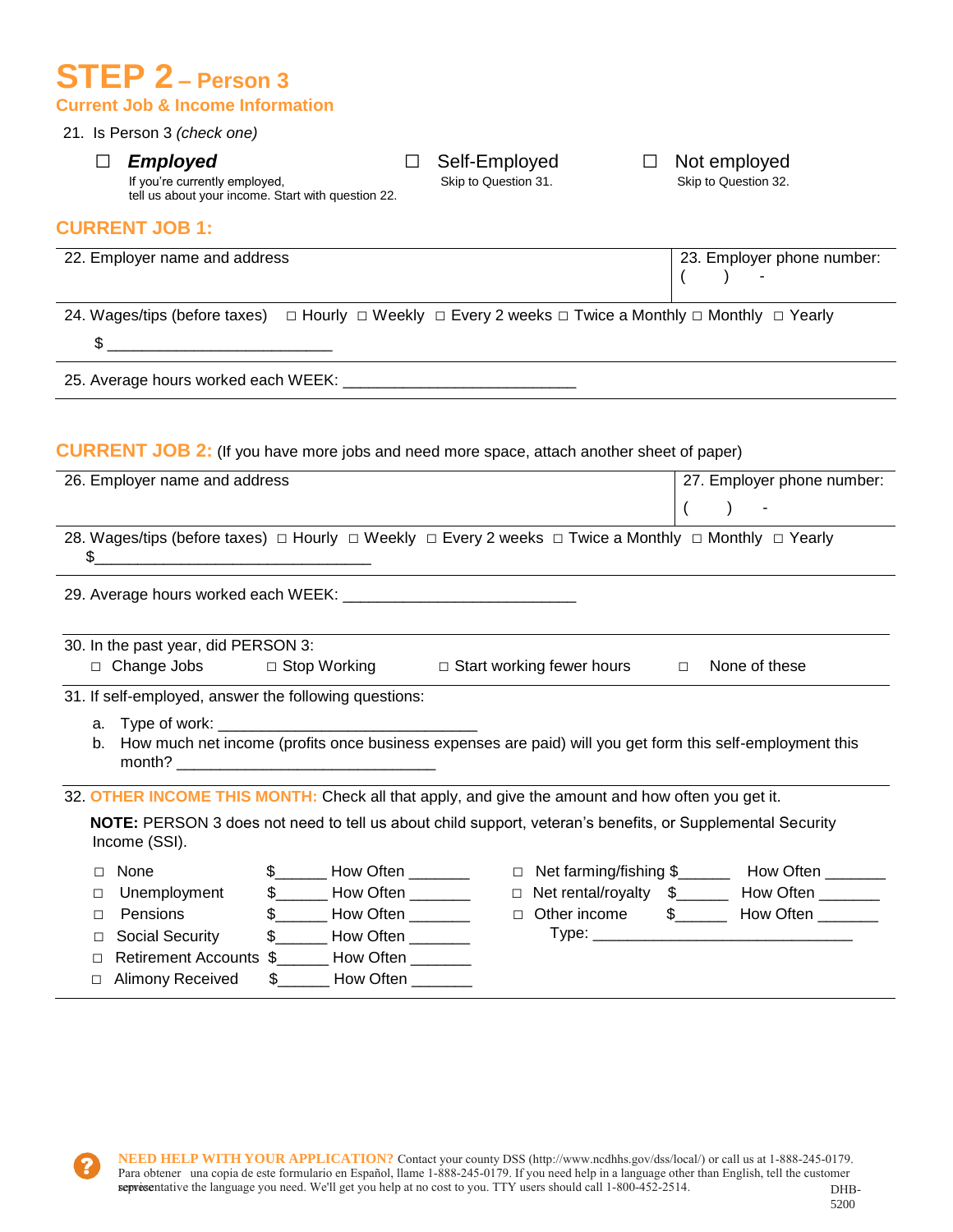33. **DEDUCTIONS:** Check all that apply, and give the amount and how often you get it.

If PERSON 3 pays for certain things that can be deducted on a federal income tax return, telling us about them could make the cost of health coverage a little lower.

Don't include a cost that PERSON 3 already considered in your answer to net self-employment (question 31b)

- □ Alimony Paid **\$** How Often
- □ Student Loan Interest \$ How Often
- □ Other Deductions \$ How Often Type:

34. **YEARLY INCOME:** Complete only if PERSON 3's income changes from month to month. If you don't expect changes to PERSON 3's monthly income, add another person or skip to the next section.  $\bullet$ 

PERSON 3's total income this year \$ PERSON 3's total income next year (if you think it will be different) \$

**THANKS! This is all we need to know about PERSON 3**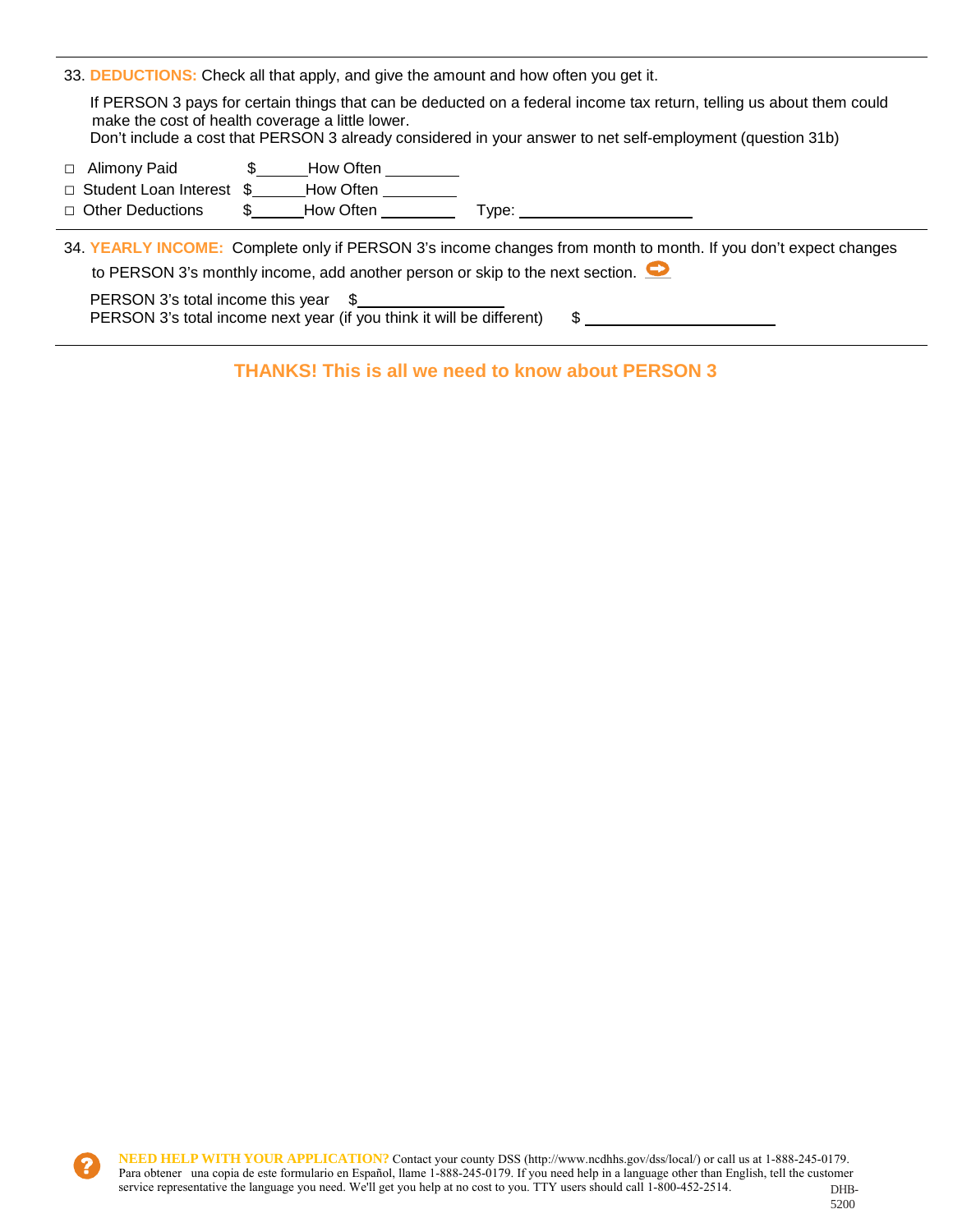# **STEP 2 – Person 4**

| Complete Step 2 for PERSON 4, their spouse, their children under age 21 who live with them and anyone they claimed                                                                       |                                  |  |  |  |
|------------------------------------------------------------------------------------------------------------------------------------------------------------------------------------------|----------------------------------|--|--|--|
| on their federal tax return even if they do not live with PERSON 3. See page 1 for more information about who to                                                                         |                                  |  |  |  |
| include. If PERSON 4 does not file a tax return, remember to still add family members who live with them.<br>1. First name, Middle name, Last name and Suffix<br>2. Relationship to you: |                                  |  |  |  |
|                                                                                                                                                                                          |                                  |  |  |  |
|                                                                                                                                                                                          | 4. Sex $\Box$ Male $\Box$ Female |  |  |  |
| 5. Social Security Number (SSN): _______________________                                                                                                                                 |                                  |  |  |  |
| (Only required if applying for assistance)                                                                                                                                               |                                  |  |  |  |
| 6. Does PERSON 4 plan to file a federal income tax return NEXT YEAR? (They can still apply for health insurance                                                                          |                                  |  |  |  |
| even if they don't file a federal income tax return)<br>If yes, please answer question a-c<br>$\Box$ Yes<br>$\Box$ No                                                                    | If no, skip to question c.       |  |  |  |
|                                                                                                                                                                                          |                                  |  |  |  |
| Will PERSON 4 file jointly with a spouse? $\Box$ Yes $\Box$ No If yes, name of spouse: $\Box$<br>а.                                                                                      |                                  |  |  |  |
|                                                                                                                                                                                          |                                  |  |  |  |
| Will PERSON 4 claim any dependents on their tax return? $\Box$ Yes $\Box$ No<br>b.                                                                                                       |                                  |  |  |  |
|                                                                                                                                                                                          |                                  |  |  |  |
|                                                                                                                                                                                          |                                  |  |  |  |
|                                                                                                                                                                                          |                                  |  |  |  |
| Will PERSON 4 be claimed as a dependent on someone else's tax return? $\Box$ Yes $\Box$ No<br>c.                                                                                         |                                  |  |  |  |
|                                                                                                                                                                                          |                                  |  |  |  |
|                                                                                                                                                                                          |                                  |  |  |  |
| 7. Does PERSON 4 need health coverage?                                                                                                                                                   |                                  |  |  |  |
| (Even if they have insurance, there might be a program with better coverage or lower costs.)                                                                                             |                                  |  |  |  |
| $\Box$ Yes, If yes, answer all the questions below                                                                                                                                       |                                  |  |  |  |
| $\Box$ No, If no, SKIP to the income question on page 14. Leave the rest of this section blank $\Box$                                                                                    |                                  |  |  |  |
| 8. Is PERSON 4 a U.S. citizen or U.S. National?<br>□ Yes □ No                                                                                                                            |                                  |  |  |  |
| 9a. If PERSON 4 is not a U.S. citizen or U.S. national, do they                                                                                                                          |                                  |  |  |  |
| have eligible immigration status?                                                                                                                                                        |                                  |  |  |  |
| □ Yes. Fill in their document type and ID number below:                                                                                                                                  |                                  |  |  |  |
|                                                                                                                                                                                          |                                  |  |  |  |
| b. Document ID number:                                                                                                                                                                   |                                  |  |  |  |
| c. Date of entry into the U.S.:                                                                                                                                                          |                                  |  |  |  |
| d. Is PERSON 4, their spouse or parent a veteran or an active-duty member of the U.S. Military? $\Box$ Yes $\Box$ No                                                                     |                                  |  |  |  |
|                                                                                                                                                                                          |                                  |  |  |  |
| 10. If Hispanic/Latino, ethnicity (OPTIONAL - check all that apply)                                                                                                                      |                                  |  |  |  |
| □ Mexican<br>□ Mexican-American                                                                                                                                                          |                                  |  |  |  |
| 11. Race (OPTIONAL – Check all that apply)                                                                                                                                               |                                  |  |  |  |
| □ White or Caucasian □ Black or African-American □ Asian □ Native Hawaiian                                                                                                               |                                  |  |  |  |
| <b>Other Pacific Islander</b>                                                                                                                                                            |                                  |  |  |  |

- □ American Indian or Alaska Native (If so, complete Appendix B)
- □ Other: <u>\_\_\_\_\_\_</u>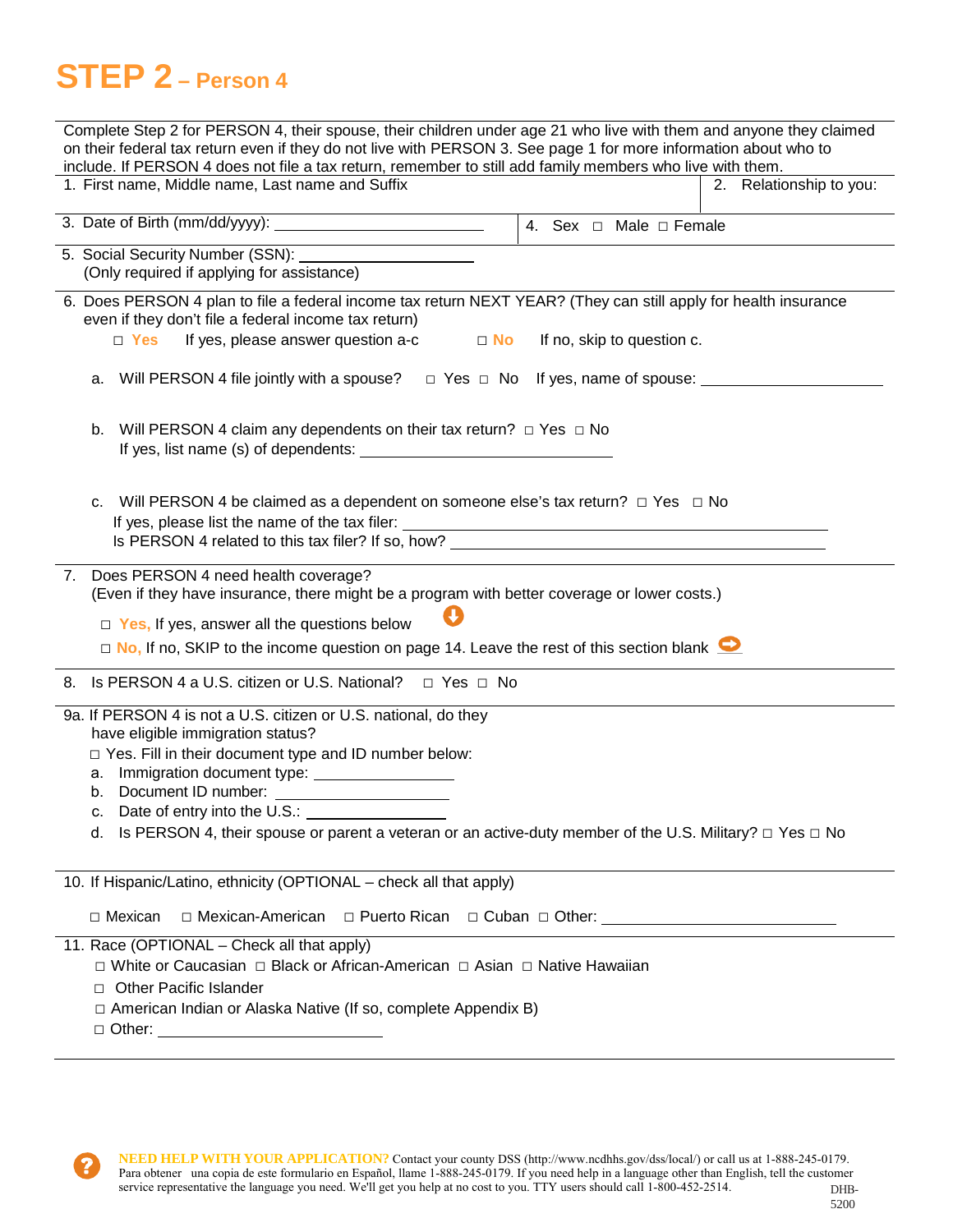| 12. Does PERSON 4 live at the same address as you? | 13. Is PERSON 4 a resident of North Carolina?                                                                   |  |  |
|----------------------------------------------------|-----------------------------------------------------------------------------------------------------------------|--|--|
| If no, list address:                               | □ Yes □ No                                                                                                      |  |  |
|                                                    |                                                                                                                 |  |  |
|                                                    | 14. Is PERSON 4 pregnant? $\Box$ Yes $\Box$ No If yes, how many babies are expected during this pregnancy? ____ |  |  |

| 15. Does PERSON 4 live with at least one child under the age of<br>18 and are they the main person taking care of that child?                                                                                                                   | 16. Was PERSON 4 in Foster Care in North<br>Carolina when they turned 18? |                 |                         |  |
|-------------------------------------------------------------------------------------------------------------------------------------------------------------------------------------------------------------------------------------------------|---------------------------------------------------------------------------|-----------------|-------------------------|--|
| Yes<br>$\Box$ No                                                                                                                                                                                                                                |                                                                           | <b>Yes</b><br>п | $\Box$ No               |  |
|                                                                                                                                                                                                                                                 |                                                                           |                 |                         |  |
| 17a. Is PERSON 4 disabled?                                                                                                                                                                                                                      | 17b. Is PERSON 4 aged 65 or                                               |                 | 17c. Is PERSON 4 blind? |  |
| Yes<br>$\Box$ No<br>П.                                                                                                                                                                                                                          | older?                                                                    |                 | Yes<br>$\Box$ No<br>П.  |  |
|                                                                                                                                                                                                                                                 | Yes<br>П                                                                  | $\Box$ No       |                         |  |
| 18. Does PERSON 4 have a physical, mental or emotional health condition that causes limitations in activities of daily<br>living (such as bathing, dressing, daily chores, etc.), live in a medical facility, nursing home and/or need home and |                                                                           |                 |                         |  |
| community based services (CAP)?<br>□ Yes                                                                                                                                                                                                        | $\Box$ No                                                                 |                 |                         |  |
| 19. Does PERSON 4 need help paying for medical bills in the last 3 months                                                                                                                                                                       |                                                                           | Yes             | No.                     |  |
|                                                                                                                                                                                                                                                 |                                                                           |                 |                         |  |
| Please answer the following questions if PERSON 4 is age 22 or younger:                                                                                                                                                                         |                                                                           |                 |                         |  |

20. Did PERSON 4 have insurance through a job and lose it within the past 3 months?  $\Box$  Yes  $\Box$  No a. If yes, end date: \_\_\_\_\_\_\_\_\_\_\_\_\_\_\_\_\_\_\_\_ b. Reason the insurance ended: \_\_\_\_\_\_\_\_\_\_\_\_\_\_\_\_\_\_\_\_\_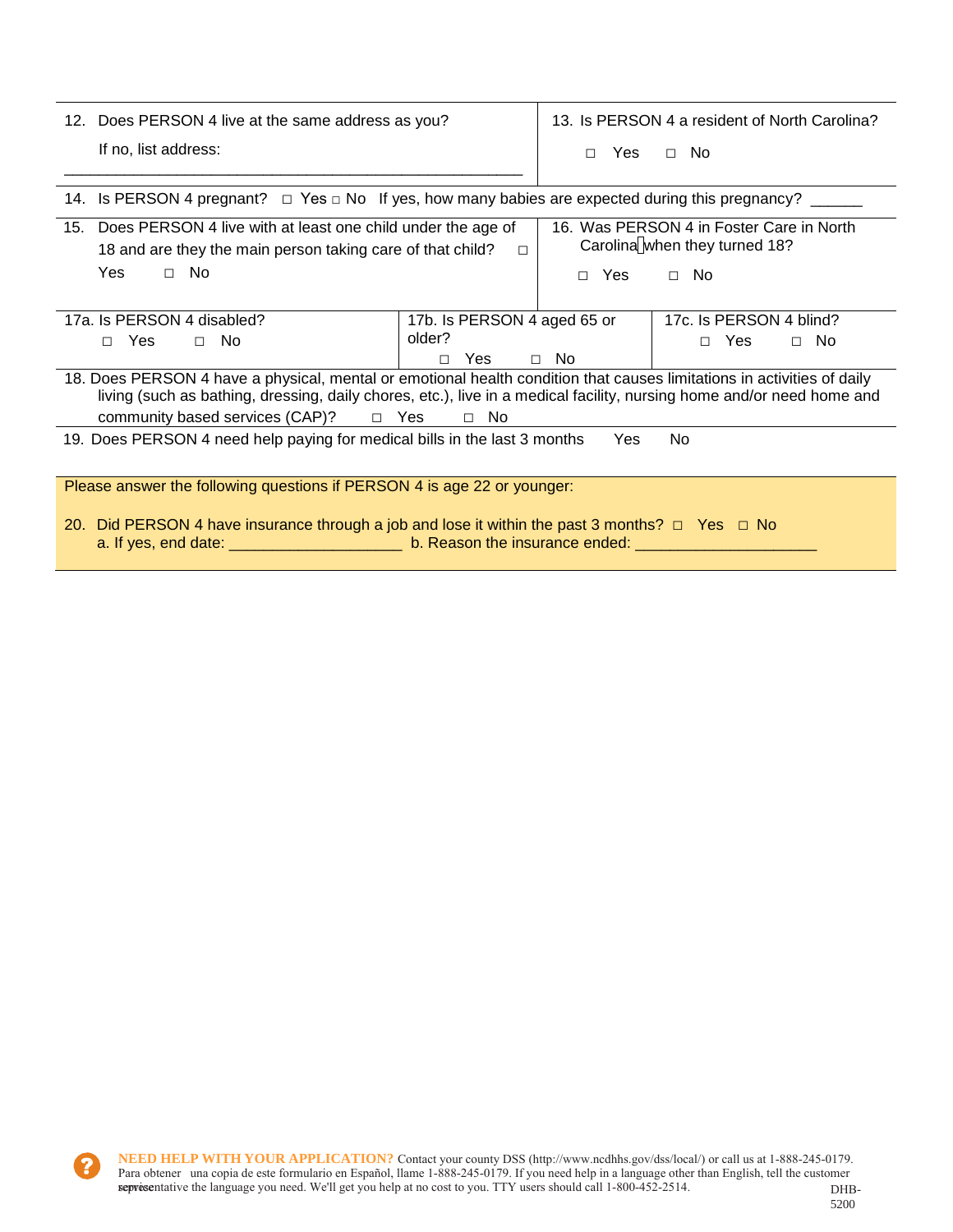## **STEP 2 – Person 4 Current Job & Income Information**

tell us about your income. Start with question 22.

### 21. Is Person 4 *(check one)*

## If you're currently employed,

**CURRENT JOB 1:** 



| 22. Employer name and address                         |                                                                                                                                    |                                  | 23. Employer phone number:                                                                                                         |
|-------------------------------------------------------|------------------------------------------------------------------------------------------------------------------------------------|----------------------------------|------------------------------------------------------------------------------------------------------------------------------------|
| 24. Wages/tips (before taxes)                         | $\Box$ Hourly $\Box$ Weekly $\Box$ Every 2 weeks $\Box$ Twice a Monthly $\Box$ Monthly $\Box$ Yearly                               |                                  |                                                                                                                                    |
|                                                       |                                                                                                                                    |                                  |                                                                                                                                    |
|                                                       |                                                                                                                                    |                                  |                                                                                                                                    |
|                                                       | <b>CURRENT JOB 2:</b> (If you have more jobs and need more space, attach another sheet of paper)                                   |                                  |                                                                                                                                    |
| 26. Employer name and address                         |                                                                                                                                    |                                  | 27. Employer phone number:                                                                                                         |
|                                                       |                                                                                                                                    |                                  | $\overline{(}$<br>$\lambda$                                                                                                        |
|                                                       | 28. Wages/tips (before taxes) $\Box$ Hourly $\Box$ Weekly $\Box$ Every 2 weeks $\Box$ Twice a Monthly $\Box$ Monthly $\Box$ Yearly |                                  |                                                                                                                                    |
| \$                                                    | $\overline{\phantom{a}}$                                                                                                           |                                  |                                                                                                                                    |
|                                                       |                                                                                                                                    |                                  |                                                                                                                                    |
|                                                       |                                                                                                                                    |                                  |                                                                                                                                    |
|                                                       |                                                                                                                                    |                                  |                                                                                                                                    |
|                                                       |                                                                                                                                    |                                  |                                                                                                                                    |
| □ Change Jobs                                         | □ Stop Working                                                                                                                     | $\Box$ Start working fewer hours | None of these<br>$\Box$                                                                                                            |
| 30. In the past year, did PERSON 4:                   |                                                                                                                                    |                                  |                                                                                                                                    |
|                                                       |                                                                                                                                    |                                  |                                                                                                                                    |
| a. Type of work:                                      | b. How much net income (profits once business expenses are paid) will you get form this self-employment this                       |                                  |                                                                                                                                    |
| month?                                                |                                                                                                                                    |                                  |                                                                                                                                    |
| 31. If self-employed, answer the following questions: | 32. OTHER INCOME THIS MONTH: Check all that apply, and give the amount and how often you get it.                                   |                                  |                                                                                                                                    |
| Income (SSI).                                         | NOTE: PERSON 4 does not need to tell us about child support, veteran's benefits, or Supplemental Security                          |                                  |                                                                                                                                    |
| None<br>$\Box$                                        | $\frac{1}{2}$ How Often _________                                                                                                  |                                  |                                                                                                                                    |
| Unemployment<br>$\Box$                                | \$ ________ How Often ________                                                                                                     |                                  |                                                                                                                                    |
| Pensions<br>□                                         | \$________ How Often ________                                                                                                      | $\Box$ Other income              |                                                                                                                                    |
| <b>Social Security</b><br>$\Box$                      | $\frac{1}{2}$ How Often                                                                                                            |                                  |                                                                                                                                    |
| п                                                     | Retirement Accounts \$______ How Often _______                                                                                     |                                  | □ Net farming/fishing \$______ How Often ______<br>□ Net rental/royalty \$______ How Often _______<br>\$________ How Often _______ |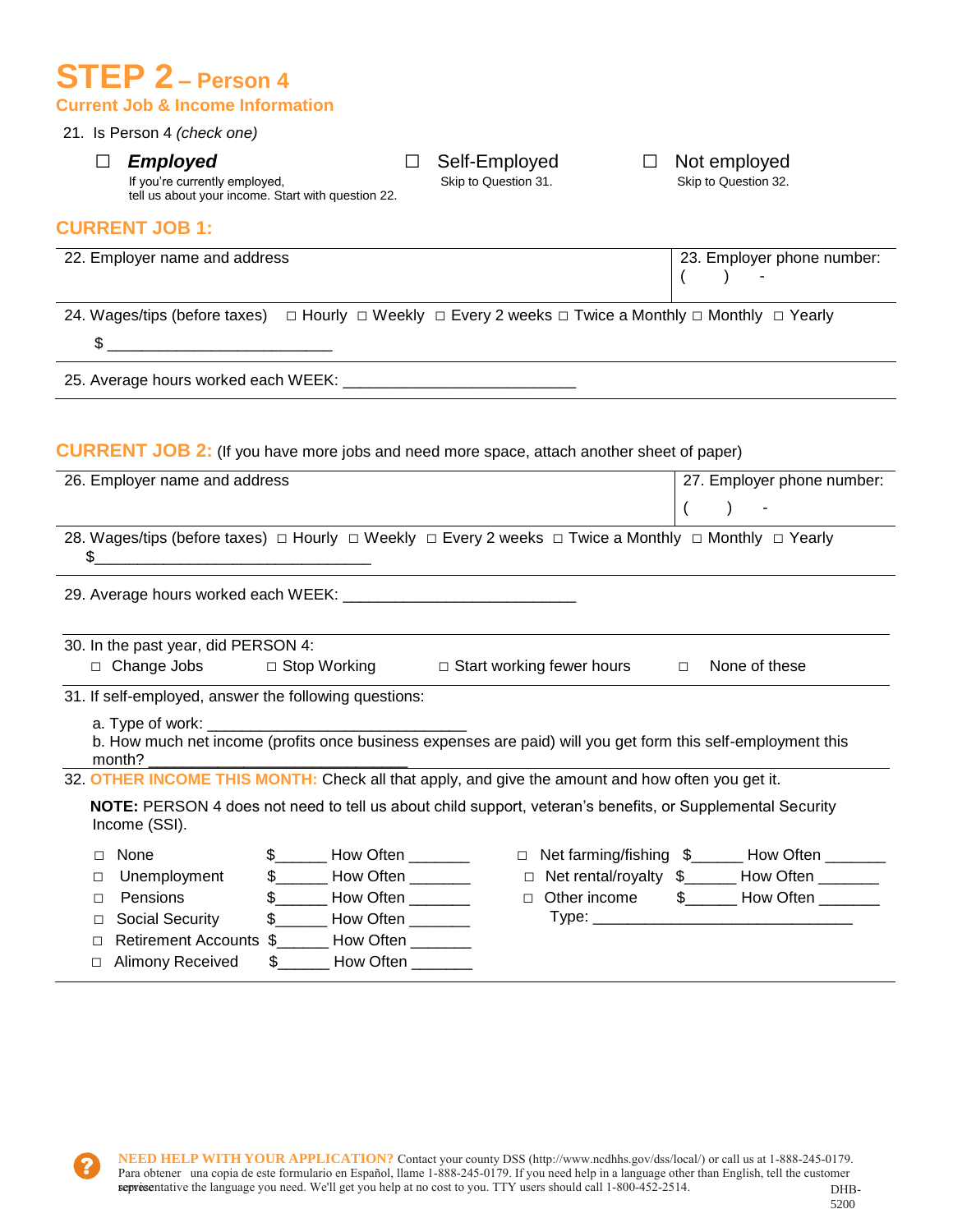33. **DEDUCTIONS:** Check all that apply, and give the amount and how often you get it.

If PERSON 4 pays for certain things that can be deducted on a federal income tax return, telling us about them could make the cost of health coverage a little lower. Don't include a cost that PERSON 3 already considered in your answer to net self-employment (question 31b)

- □ Alimony Paid **\$** How Often
- □ Student Loan Interest \$ How Often
- □ Other Deductions \$ How Often Type:

34. **YEARLY INCOME:** Complete only if PERSON 4's income changes from month to month. If you don't expect changes to PERSON 4's monthly income, add another person or skip to the next section.  $\bullet$ PERSON 4's total income this year \$

PERSON 4's total income next year (if you think it will be different) \$

### **THANKS! This is all we need to know about PERSON 3**

If you have more people to include, make a copy of STEP 3 PERSON (page 6 thru 9) and compete for each additional person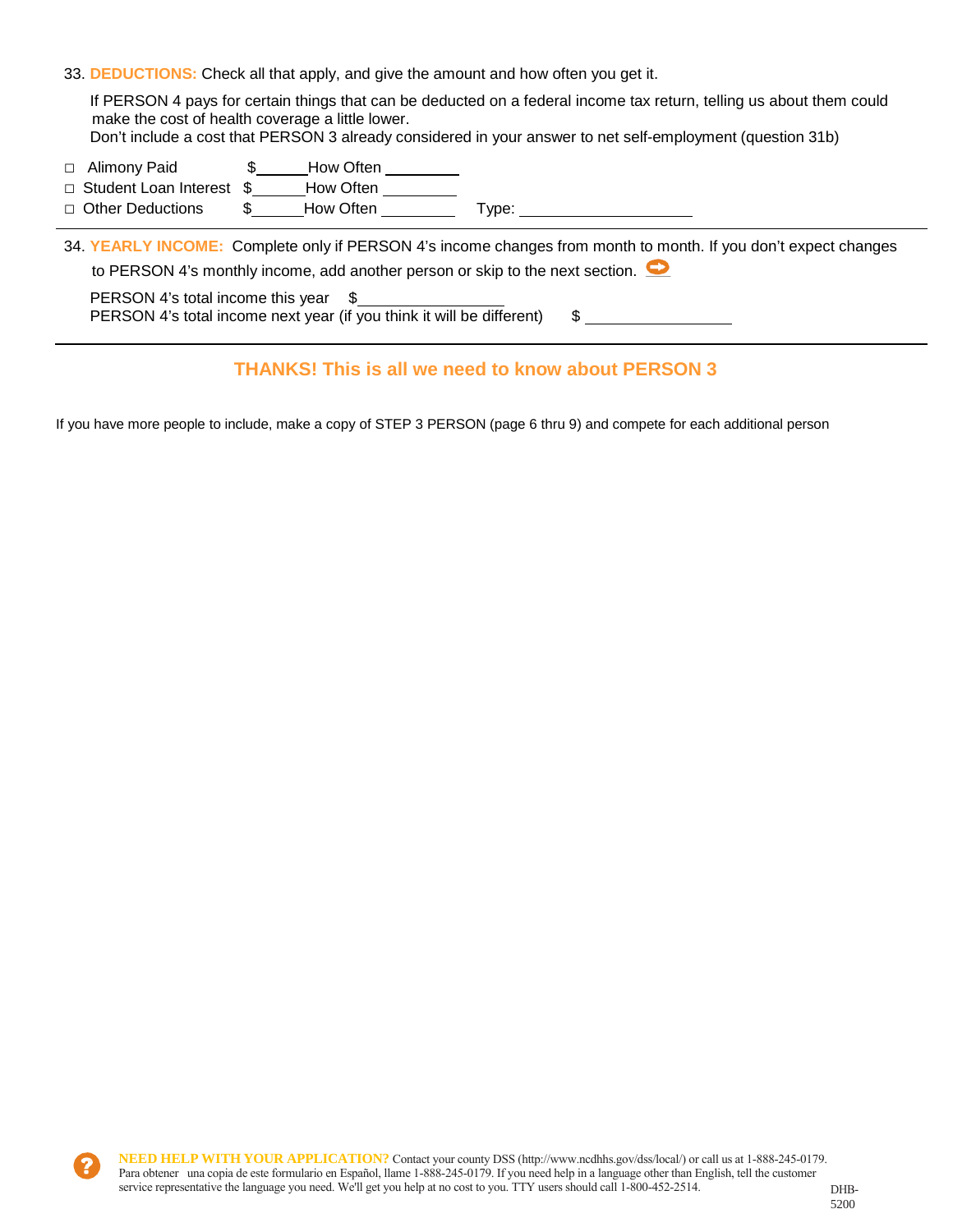# **STEP 3**

## **American Indian or Alaska Native (AI/AN) family member(s)**

### **1. Are you or anyone you are requesting assistance for an American Indian or Alaska Native?**

- □ If yes, complete Appendix B.
- □ If no, complete Step 4

## **STEP 4 – Your Family's Health Coverage**

Answer these questions for anyone who needs health insurance

| 1. Is anyone enrolled in health coverage now from the following?<br>□ Yes t<br>$\Box$ No                                                                                                                                                                                                         |                                                                                            |
|--------------------------------------------------------------------------------------------------------------------------------------------------------------------------------------------------------------------------------------------------------------------------------------------------|--------------------------------------------------------------------------------------------|
| If yes, check the type of coverage and write the person(s) name(s) next to the coverage they have:                                                                                                                                                                                               |                                                                                            |
| $\Box$ Medicaid:<br>□ N.C. Health Choice (NCHC) <u>________</u><br>□ TRICARE (Don't check if you have Direct Care or Line of Duty)<br>□ VA health care programs: _______________                                                                                                                 |                                                                                            |
|                                                                                                                                                                                                                                                                                                  |                                                                                            |
|                                                                                                                                                                                                                                                                                                  | of Health<br>Name<br>Insurance:<br>Type of Coverage: National Coverage: National Coverage: |
| Is anyone listed on this application offered health insurance from a job? Check yes even if the coverage is from<br>2.<br>someone else's job, such as a parent or spouse.<br>If yes, you'll need to complete and include Appendix A<br>Yes<br>П.<br>If no, continue to step 5.<br>No l<br>$\Box$ |                                                                                            |
| 3. Have you or anyone requesting assistance been in an accident in the past 12 months? $\Box$ Yes $\Box$ No                                                                                                                                                                                      |                                                                                            |
| 4. Does any child on this application have a parent living outside the home? $\Box$ Yes $\Box$ No                                                                                                                                                                                                |                                                                                            |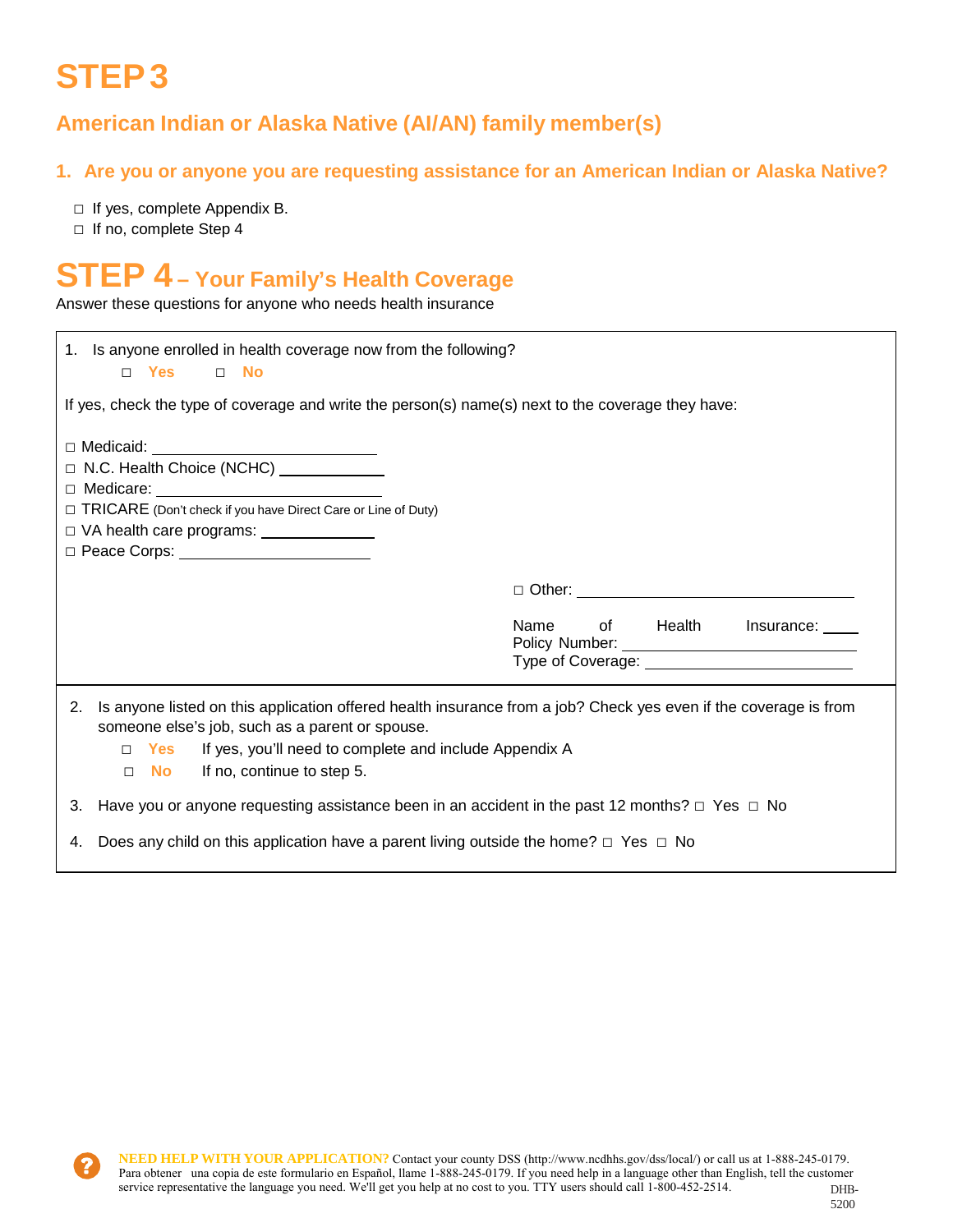# **STEP 5– Read & Sign this application**

- *I'm signing this application under penalty of perjury which means I've provided true answers to all the questions on* this form to the best of my knowledge. I know that I may be subject to penalties under federal law if I provide false *and/or untrue information.*
- I know that I must tell the Marketplace and Medicaid/NCHC if anything on this application changes. I can visit [www.ncdhhs.gov/dss/local/](http://www.ncdhhs.gov/dss/local/) or call 1-888-245-0179 to report any changes. I understand that a change in my information must be reported within 10 calendar days and could affect my eligibility.
- I know that under federal law, discrimination isn't permitted on the basis of race, color, national origin, sex, age, sexual orientation, gender identity, or disability. I can file a complaint of discrimination by visiting [http://www.ncdhhs.gov/dma/epsdt/DueProcessRights050311.pdf.](http://www.ncdhhs.gov/dma/epsdt/DueProcessRights050311.pdf)
- I know that any information given to the Marketplace or Medicaid/NCHC will be protected and kept confidential.
- I know that the information on this application is needed to determine eligibility for help paying for health coverage and/or Medicaid/ NCHC and will be checked against electronic databases, Internal Revenue (IRS), Social Security, Department of Homeland Security, consumer reporting agencies, financial institutions and/or other government agencies.

#### **Renewal of coverage in future years**

To make it easier to determine my eligibility for help paying for health coverage in future years, I agree to allow the Marketplace to use income data, including information from tax returns. The Marketplace will send me a notice, let me make any changes, and I can opt out at any time.

Yes, renew my eligibility automatically for the next:

- **□** 5 years (the maximum number of years allowed **□** 4 years □ 3 years **□** 2 year **□** 1 year
- **□** Do not use information from tax returns to renew my coverage.

#### **Medicaid/NCHC Eligibility**

- I understand that the date of the Medicaid/NCHC application is the date that it is received by the County Department of Social Services.
- I understand that Medicaid coverage can be requested for any medical bills incurred up to three months prior to the month of application.
- I understand that if I enroll in Medicaid /NCHC, I am giving the Medicaid/NCHC agency rights to pursue and get any money from other health insurance, legal settlements, or other third parties. I am also giving to the Medicaid/NCHC agency rights to pursue and get medical support from a spouse or parent.
- I understand that I may be asked to cooperate with the agency that collects medical support from an absent parent. If I think that cooperating to collect medical support will harm me or my children, I can tell Medicaid and I may not have to cooperate.
- I understand that if found eligible for full Medicaid benefits, I have the right to assistance with medical transportation.
- I understand that Federal and State laws require the Division of Medical Assistance (DMA) to file a claim against the estate of certain individuals to recover the amount paid by the Medicaid program during the time the individual received assistance with certain medical services.
- I understand that any resources that are transferred out of the name of anyone requesting Medicaid assistance without receiving fair market value could result in ineligibility for assistance with nursing home cost of care and/or in-home care.
- I understand that North Carolina must be named beneficiary for annuities purchased after November 1, 2007.

#### **My right to appeal**

If I think the Health Insurance Marketplace or Medicaid/NCHC has made a mistake, I can appeal its decision. To appeal means to tell someone at the Health Insurance Marketplace or Medicaid/NCHC that I think the action is wrong, and ask for a fair review of the action. I know that I can find out how to appeal by contacting the Department of Social Services or by calling 1-888-245-0179. I know that I can be represented in the process by someone other than myself. My eligibility and other important information will be explained to me.

Sign this application. The person who filled out Step 1 should sign this application. If you're an authorized representative you may sign here, as long as you have provided the information required in Appendix C.

| $\sim$    | Date (mm/dd/yyyy) |
|-----------|-------------------|
| Signature | JJJJ1             |
|           |                   |